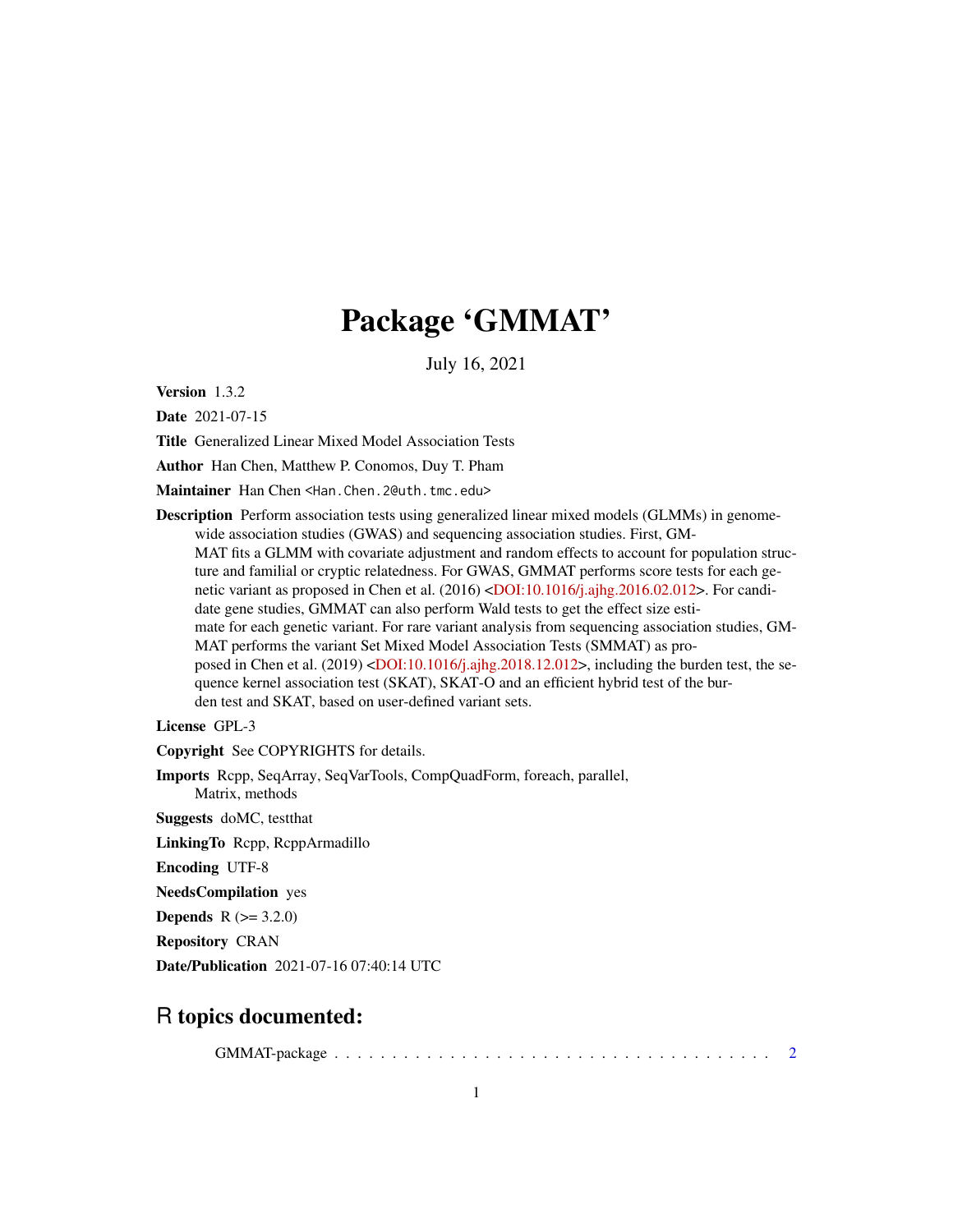# <span id="page-1-0"></span>2 GMMAT-package

|  | Index |
|--|-------|
|  |       |
|  |       |
|  |       |
|  |       |
|  |       |
|  |       |
|  |       |
|  |       |

GMMAT-package *Generalized Linear Mixed Model Association Tests*

#### Description

An R package for performing association tests using generalized linear mixed models (GLMMs) in genome-wide association studies (GWAS) and sequencing association studies. First, GMMAT fits a GLMM with covariate adjustment and random effects to account for population structure and familial or cryptic relatedness. For GWAS, GMMAT performs score tests for each genetic variant. For candidate gene studies, GMMAT can also perform Wald tests to get the effect size estimate for each genetic variant. For rare variant analysis from sequencing association studies, GMMAT performs the variant Set Mixed Model Association Tests (SMMAT), including the burden test, the sequence kernel association test (SKAT), SKAT-O and an efficient hybrid test of the burden test and SKAT, based on user-defined variant sets.

# Details

| Package: | <b>GMMAT</b> |
|----------|--------------|
| Type:    | Package      |
| Version: | 1.3.1        |
| Date:    | 2020-09-14   |
| License: | $GPI - 3$    |

# Author(s)

Han Chen, Matthew P. Conomos, Duy T. Pham

Maintainer: Han Chen <Han.Chen.2@uth.tmc.edu>

#### References

Brent, R.P. (1973) "Chapter 4: An Algorithm with Guaranteed Convergence for Finding a Zero of a Function", Algorithms for Minimization without Derivatives, Englewood Cliffs, NJ: Prentice-Hall, ISBN 0-13-022335-2.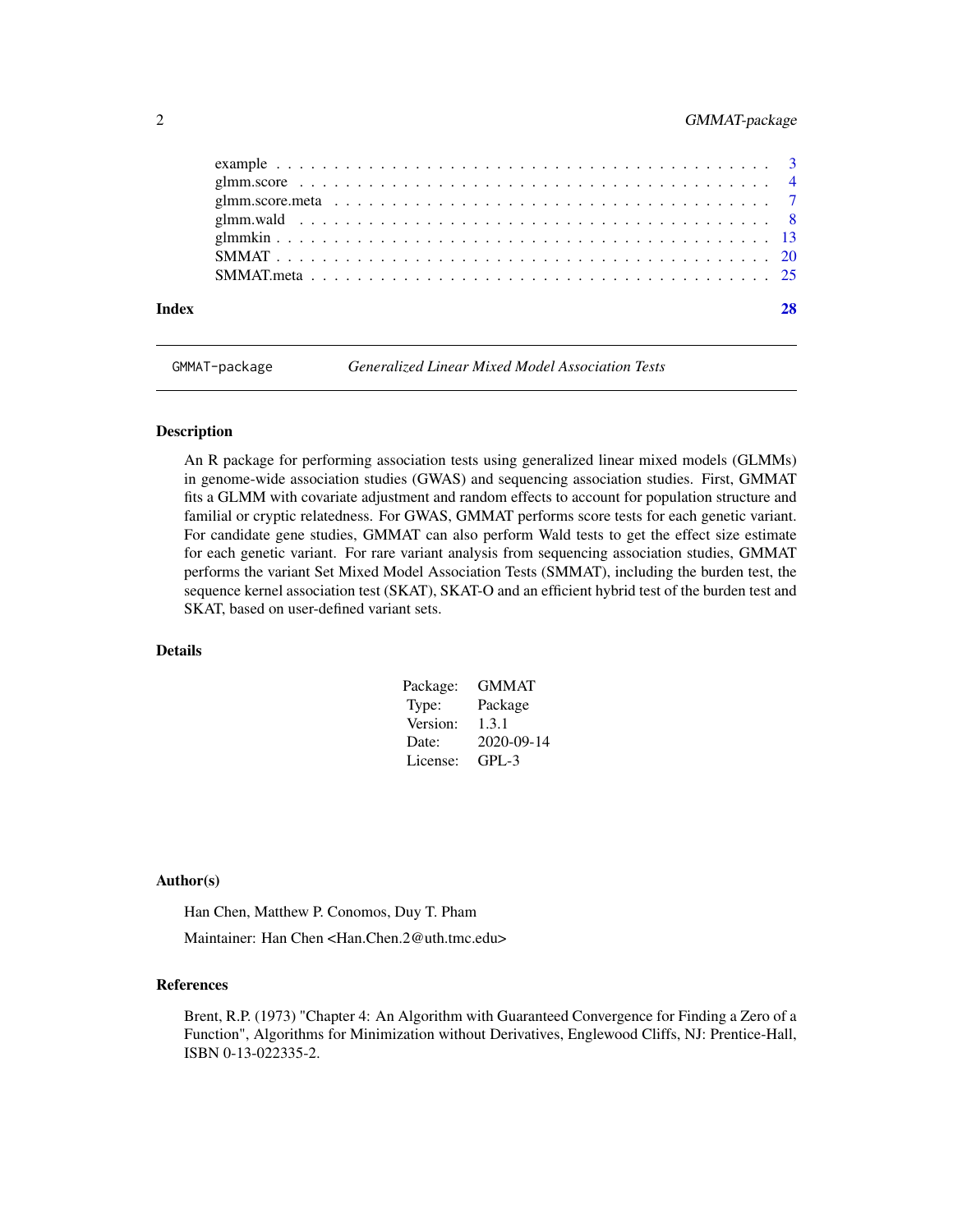#### <span id="page-2-0"></span>example 3

Breslow, N.E. and Clayton, D.G. (1993) Approximate Inference in Generalized Linear Mixed Models. Journal of the American Statistical Association 88, 9-25.

Chen, H., Huffman, J.E., Brody, J.A., Wang, C., Lee, S., Li, Z., Gogarten, S.M., Sofer, T., Bielak, L.F., Bis, J.C., et al. (2019) Efficient variant set mixed model association tests for continuous and binary traits in large-scale whole-genome sequencing studies. The American Journal of Human Genetics 104, 260-274.

Chen, H., Wang, C., Conomos, M.P., Stilp, A.M., Li, Z., Sofer, T., Szpiro, A.A., Chen, W., Brehm, J.M., Celedón, J.C., Redline, S., Papanicolaou, G.J., Thornton, T.A., Laurie, C.C., Rice, K. and Lin, X. (2016) Control forpopulation structure and relatedness for binary traits in genetic association studies via logistic mixed models. The American Journal of Human Genetics 98, 653-666.

Gilmour, A.R., Thompson, R. and Cullis, B.R. (1995) Average Information REML: An Efficient Algorithm for Variance Parameter Estimation in Linear Mixed Models. Biometrics 51, 1440-1450.

Lee, S., Teslovich, T., Boehnke, M., Lin, X. (2013) General framework for meta-analysis of rare variants in sequencing association studies. The American Journal of Human Genetics 93, 42-53.

Lee, S., Wu, M.C., Lin, X. (2012) Optimal tests for rare variant effects in sequencing association studies. Biostatistics 13, 762-775.

Nelder, J.A. and Mead, R. (1965) A simplex algorithm for function minimization. Computer Journal 7, 308-313.

Sun, J., Zheng, Y., Hsu, L. (2013) A unified mixed-effects model for rare-variant association in sequencing studies. Genetic Epidemiology 37, 334-344.

Wu, M.C., Lee, S., Cai, T., Li, Y., Boehnke, M., Lin, X. (2011) Rare-variant association testing for sequencing data with the sequence kernel association test. The American Journal of Human Genetics 89, 82-93.

Yang, J., Lee, S.H., Goddard, M.E. and Visscher, P.M. (2011) GCTA: A Tool for Genome-wide Complex Trait Analysis. The American Journal of Human Genetics 88, 76-82.

Zhou, X. and Stephens, M. (2012) Genome-wide efficient mixed-model analysis for association studies. Nature Genetics 44, 821-824.

example *Example dataset*

#### Description

Example dataset for GMMAT.

#### Format

Contains the following objects:

- pheno a data frame of 400 observations from a cross-sectional study with 5 variables: id, disease, trait, age and sex.
- pheno2 a data frame of 2,000 observations from a longitudinal study with 400 individuals and 5 variables: id, y.repeated, y.trend, time and sex.

GRM a genetic relationship matrix for 400 observations.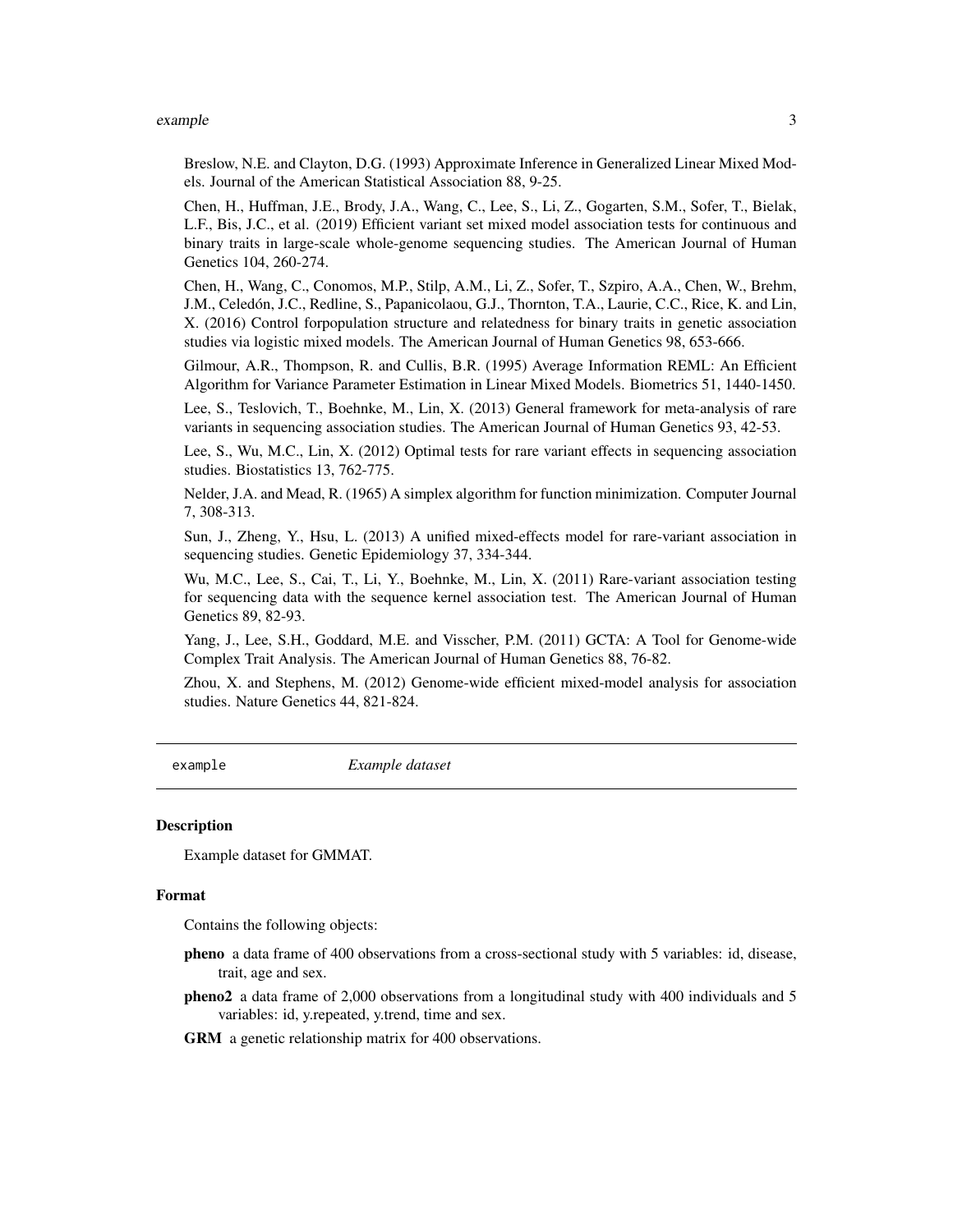<span id="page-3-1"></span><span id="page-3-0"></span>

#### **Description**

Use a glmmkin class object from the null GLMM to perform score tests for association with genotypes in a plink .bed file (binary genotypes), a GDS file .gds, or a plain text file (or compressed .gz or .bz2 file).

#### Usage

```
glmm.score(obj, infile, outfile, BGEN.samplefile = NULL, center = T, select = NULL,
MAF.range = c(1e-7, 0.5), miss.cutoff = 1,
missing.method = "impute2mean", nperbatch = 100, tol = 1e-5,
infile.nrow = NULL, infile.nrow.skip = 0, infile.sep = "\\t",infile.na = "NA", infile.ncol.skip = 1, infile.ncol.print = 1,
infile.header.print = "SNP", is.dosage = FALSE, ncores = 1, verbose = FALSE)
```
- obj a class glmmkin or class glmmkin.multi object, returned by fitting the null GLMM using glmmkin.
- infile the input file name or an object of class SeqVarGDSClass. Note that for plink binary genotype files only the prefix without .bed, .bim or .fam should be used. Only SNP major mode recognized in the binary file. Alternatively, it can be the full name of a BGEN file (including the suffix .bgen), a GDS file (including the suffix .gds), or a plain text file with some delimiters (comma, space, tab or something else), with one row for each SNP and one column for each individual. In that case, SNPs should be coded as numeric values (0/1/2 or dosages allowed, A/C/G/T coding is not recognized). There can be additional rows and columns to skip at the beginning. The order of individuals can be different from obj in the null GLMM (see the argument select). Some compressed files (.gz and .bz2) also allowed. If infile is an object of class SeqVarGDSClass, the .gds file will be closed upon successful completion of the function.

```
outfile the output file name.
```

```
BGEN.samplefile
                 path to the BGEN sample file. Required when the BGEN file does not contain
                 sample identifiers or the select parameter is NULL (default = NULL).
```
- center a logical switch for centering genotypes before tests. If TRUE, genotypes will be centered to have mean 0 before tests, otherwise raw values will be directly used in tests (default = TRUE).
- select an optional vector indicating the order of individuals in infile. If supplied, the length must match the number of individuals in infile (default = NULL). Individuals to be excluded should be coded 0. For example, select =  $c(2,3,1,0)$ means the 1st individual in infile corresponds to the 2nd individual in obj,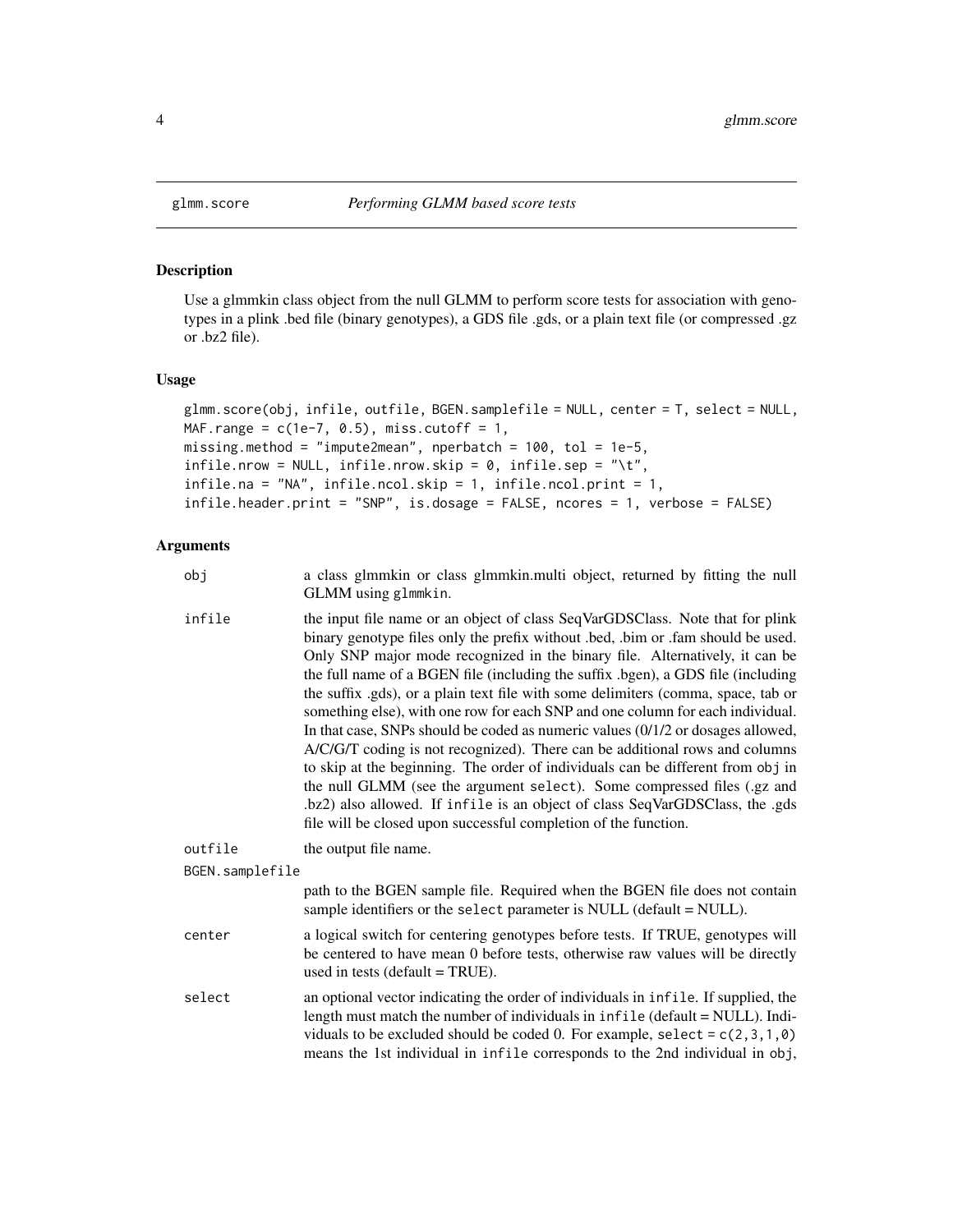|                   | the 2nd individual in infile corresponds to the 3rd individual in obj, the 3rd<br>individual in infile corresponds to the 1st individual in obj, the 4th individual<br>in infile is not included in obj. If there are any duplicated id_include in<br>obj (longitudinal data analysis), indices in select should match the order of<br>individuals with unique id_include in obj. For plink binary genotype files and<br>GDS files, this argument is not required and the sample ID's are automatically<br>matched.                                                       |
|-------------------|---------------------------------------------------------------------------------------------------------------------------------------------------------------------------------------------------------------------------------------------------------------------------------------------------------------------------------------------------------------------------------------------------------------------------------------------------------------------------------------------------------------------------------------------------------------------------|
| MAF.range         | a numeric vector of length 2 defining the minimum and maximum minor allele<br>frequencies of variants that should be included in the analysis (default = $c(1e-7)$ ,<br>$(0.5)$ ).                                                                                                                                                                                                                                                                                                                                                                                        |
| miss.cutoff       | the maximum missing rate allowed for a variant to be included (default $= 1$ ,<br>including all variants).                                                                                                                                                                                                                                                                                                                                                                                                                                                                |
|                   | missing.method method of handling missing genotypes. Either "impute2mean" or "omit" (de-<br>$fault = "impute2mean").$                                                                                                                                                                                                                                                                                                                                                                                                                                                     |
| nperbatch         | an integer for how many SNPs should be tested in a batch (default $= 100$ ).<br>The computational time can increase dramatically if this value is either small<br>or large. The optimal value for best performance depends on the user's system.                                                                                                                                                                                                                                                                                                                          |
| tol               | the threshold for determining monomorphism. If a SNP has value range less<br>than the tolerance, it will be considered monomorphic and its association test<br>p-value will be NA (default = 1e-5). Only used when infile is a plain text file<br>(or compressed .gz or .bz2 file).                                                                                                                                                                                                                                                                                       |
| infile.nrow       | number of rows to read in infile, including number of rows to skip at the<br>beginning. If NULL, the program will determine how many rows there are in<br>infile automatically and read all rows (default = NULL). Only used when<br>infile is a plain text file (or compressed .gz or .bz2 file).                                                                                                                                                                                                                                                                        |
| infile.nrow.skip  |                                                                                                                                                                                                                                                                                                                                                                                                                                                                                                                                                                           |
|                   | number of rows to skip at the beginning of infile. Must be nonnegative inte-<br>gers. Useful when header or comment lines are present ( $\text{default} = 0$ ). Only used<br>when infile is a plain text file (or compressed .gz or .bz2 file).                                                                                                                                                                                                                                                                                                                           |
| infile.sep        | delimiter in $infile$ (default = "\t"). Only used when $infile$ is a plain text file<br>(or compressed .gz or .bz2 file).                                                                                                                                                                                                                                                                                                                                                                                                                                                 |
| infile.na         | symbol in infile to denote missing genotypes (default $=$ "NA"). Only used<br>when infile is a plain text file (or compressed .gz or .bz2 file).                                                                                                                                                                                                                                                                                                                                                                                                                          |
| infile.ncol.skip  |                                                                                                                                                                                                                                                                                                                                                                                                                                                                                                                                                                           |
|                   | number of columns to skip before genotype data in infile. These columns<br>can be SNP name, alleles and/or quality measures and should be placed at the<br>beginning in each line. After skipping these columns, the program will read<br>in genotype data and perform score tests. Must be nonnegative integers. It is<br>recommended that SNP name should be included as the first column in infile<br>and genotype data should start from the second column or later (default $= 1$ ).<br>Only used when infile is a plain text file (or compressed .gz or .bz2 file). |
| infile.ncol.print |                                                                                                                                                                                                                                                                                                                                                                                                                                                                                                                                                                           |
|                   | a vector indicating which column(s) in infile should be printed to the out-<br>put directly. These columns can be SNP name, alleles and/or quality measures<br>placed at the beginning in each line. Must be nonnegative integers, no greater                                                                                                                                                                                                                                                                                                                             |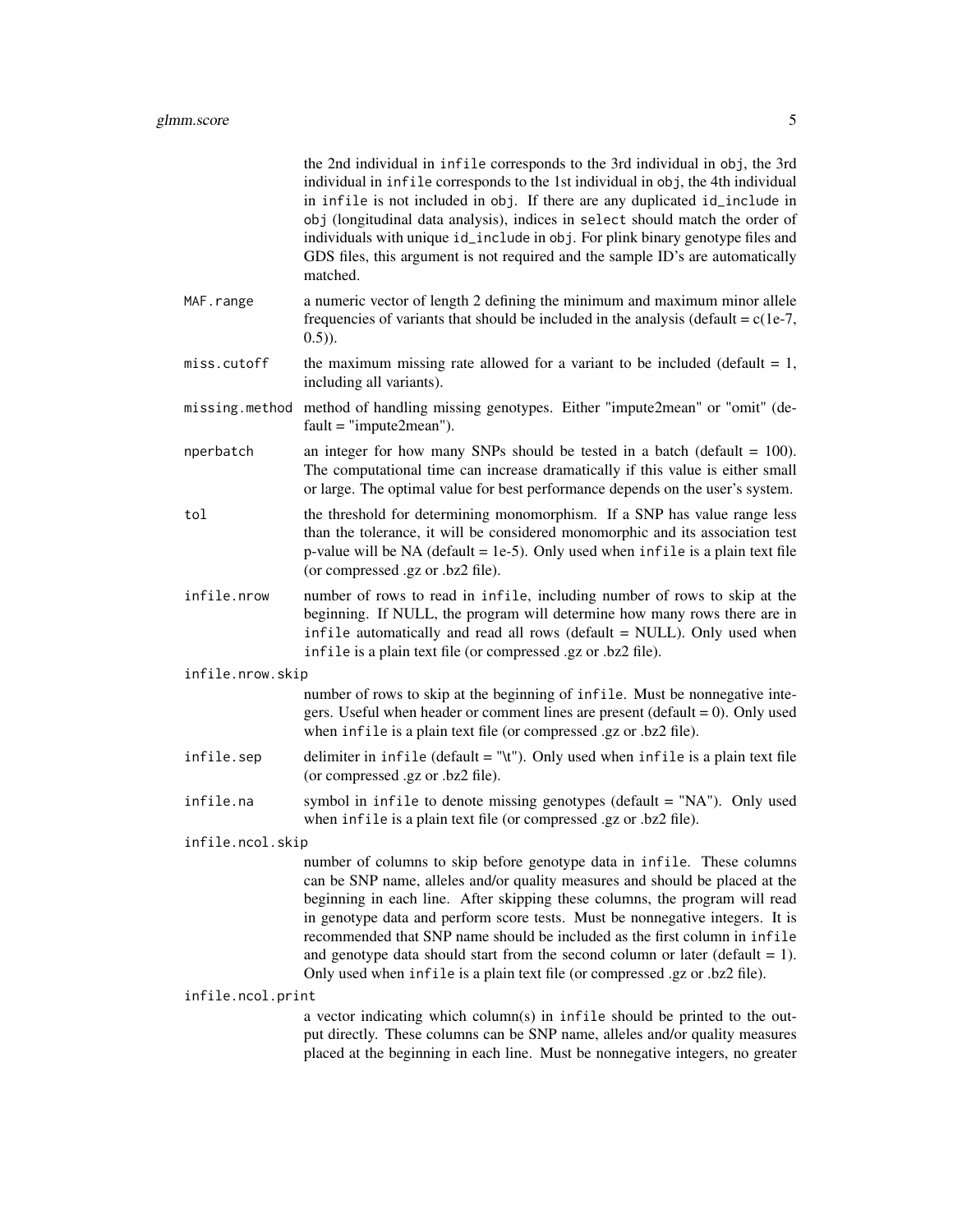<span id="page-5-0"></span>

|                     | than infile.ncol.skip and sorted numerically in ascending order. By default,<br>it is assumed that the first column is SNP name and genotype data start from the<br>second column, and SNP name should be carried over to the output (default =<br>1). Should be set to NULL if infile.ncol.skip is 0. Only used when infile<br>is a plain text file (or compressed .gz or .bz2 file). |
|---------------------|----------------------------------------------------------------------------------------------------------------------------------------------------------------------------------------------------------------------------------------------------------------------------------------------------------------------------------------------------------------------------------------|
| infile.header.print |                                                                                                                                                                                                                                                                                                                                                                                        |
|                     | a character vector indicating column name(s) of column(s) selected to print by<br>infile.ncol.print (default = "SNP"). Should be set to NULL if infile.ncol.skip<br>is 0. Only used when infile is a plain text file (or compressed .gz or .bz2 file).                                                                                                                                 |
| is.dosage           | a logical switch for whether imputed dosage should be used from a GDS infile<br>$(detault = FALSE).$                                                                                                                                                                                                                                                                                   |
| ncores              | a positive integer indicating the number of cores to be used in parallel computing<br>$(detault = 1).$                                                                                                                                                                                                                                                                                 |
| verbose             | a logical switch for whether a progress bar should be shown for a GDS infile<br>$(detault = FALSE).$                                                                                                                                                                                                                                                                                   |
|                     |                                                                                                                                                                                                                                                                                                                                                                                        |

#### Value

NULL if infile is a BGEN file (.bgen) or a GDS file (.gds), otherwise computational time in seconds, excluding I/O time.

#### Author(s)

Han Chen, Duy T. Pham

#### References

Chen, H., Wang, C., Conomos, M.P., Stilp, A.M., Li, Z., Sofer, T., Szpiro, A.A., Chen, W., Brehm, J.M., Celedón, J.C., Redline, S., Papanicolaou, G.J., Thornton, T.A., Laurie, C.C., Rice, K. and Lin, X. (2016) Control forpopulation structure and relatedness for binary traits in genetic association studies via logistic mixed models. The American Journal of Human Genetics 98, 653-666.

#### See Also

[glmmkin](#page-12-1), [glmm.wald](#page-7-1)

# Examples

```
data(example)
attach(example)
model0 <- glmmkin(disease \sim age + sex, data = pheno, kins = GRM, id = "id",
      family = binomial(link = "logit")plinkfiles <- strsplit(system.file("extdata", "geno.bed", package = "GMMAT"),
      ".bed", fixed = TRUE)[[1]]
outfile <- "glmm.score.bed.testoutfile.txt"
glmm.score(model0, infile = plinkfiles, outfile = outfile)
infile <- system.file("extdata", "geno.gds", package = "GMMAT")
outfile <- "glmm.score.gds.testoutfile.txt"
```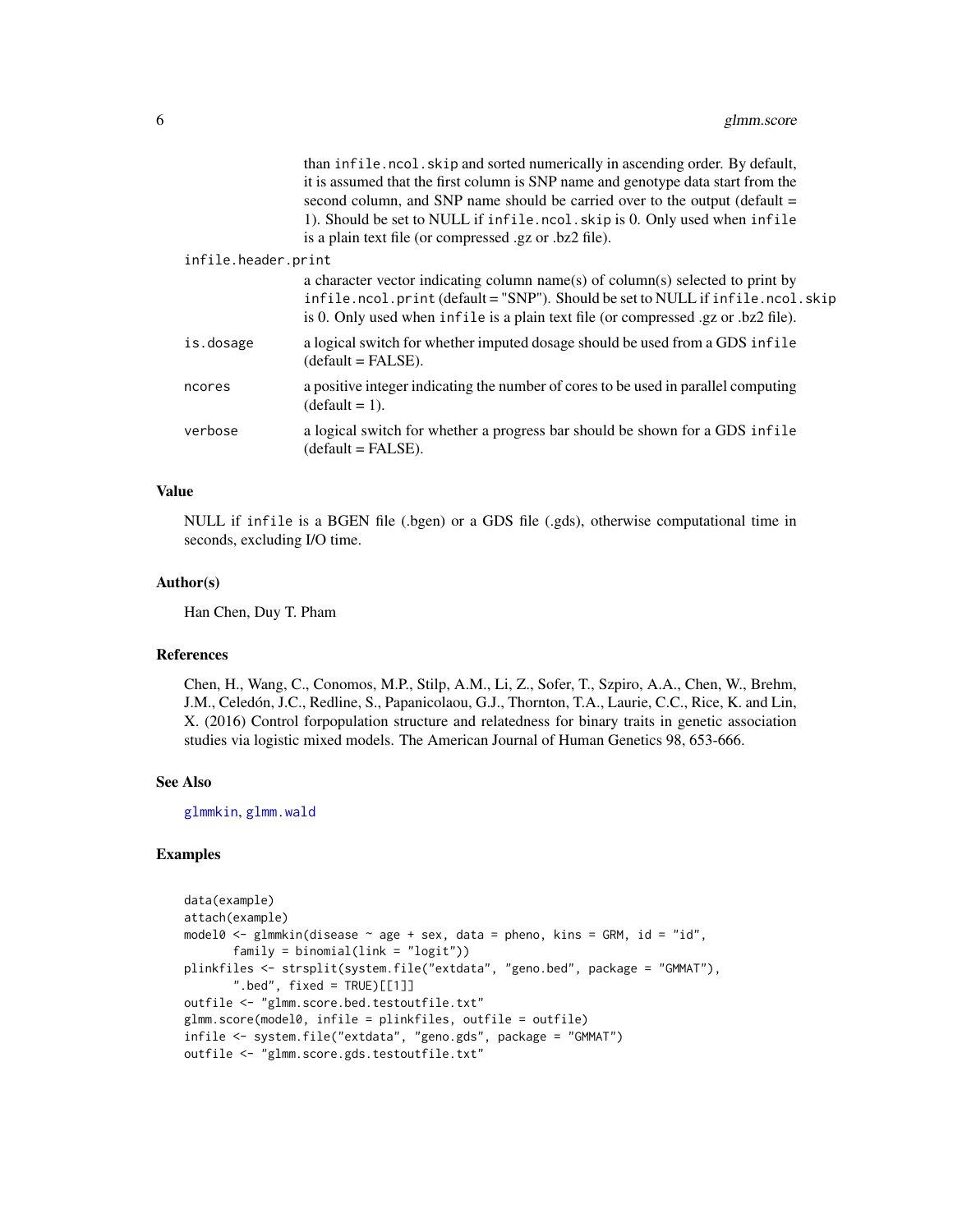```
glmm.score(model0, infile = infile, outfile = outfile)
infile <- system.file("extdata", "geno.txt", package = "GMMAT")
outfile <- "glmm.score.text.testoutfile.txt"
glmm.score(model0, infile = infile, outfile = outfile, infile.nrow.skip = 5,
infile.ncol.skip = 3, infile.ncol.print = 1:3,
infile.header.print = c("SNP", "Allele1", "Allele2"))
infile <- system.file("extdata", "geno.bgen", package = "GMMAT")
samplefile <- system.file("extdata", "geno.sample", package = "GMMAT")
outfile <- "glmm.score.bgen.testoutfile.txt"
glmm.score(model0, infile = infile, BGEN.samplefile = samplefile, outfile = outfile)
unlink(paste0("glmm.score.", c("bed", "gds", "text","bgen"), ".testoutfile.txt"))
```
glmm.score.meta *Performing meta-analysis for GLMM based score test results*

# Description

Use output files from GLMM based score tests to perform meta-analysis.

#### Usage

```
glmm.score.meta(files, outfile, SNP = rep("SNP", length(files)),
A1 = rep("A1", length(files)), A2 = rep("A2", length(files)))
```

| files      | a vector of input file names. The input files should be the output files of glmm. score (<br>), or customized tab or space delimited files that include at least 8 columns:<br>SNP, effect allele, noneffect allele, N, AF, SCORE, VAR and PVAL. The col-<br>umn names of SNP, effect allele and noneffect allele can be customized and<br>provided in SNP, A1 and A2.                                                                                                                                      |
|------------|-------------------------------------------------------------------------------------------------------------------------------------------------------------------------------------------------------------------------------------------------------------------------------------------------------------------------------------------------------------------------------------------------------------------------------------------------------------------------------------------------------------|
| outfile    | the output file name.                                                                                                                                                                                                                                                                                                                                                                                                                                                                                       |
| <b>SNP</b> | a character vector of SNP column names in each input file. The length and order<br>must match the length and order of files (default = $rep("SNP", length(files))$ ).                                                                                                                                                                                                                                                                                                                                       |
| A1         | a character vector of allele 1 column names in each input file. The length and or-<br>der must match the length and order of files (default = $rep("A1", length(files))$ ).<br>Note that glmm.score.meta() does not define A1 as the effect allele or non-<br>effect allele: it is the user's choice. However, the choice should be consistent<br>across different studies, if A1 column is the effect allele in one study but the<br>noneffect allele in another, meta-analysis results will be incorrect. |
| A2         | a character vector of allele 2 column names in each input file. The length and or-<br>der must match the length and order of files (default = $rep("A2", length(files))$ ).<br>Note that glmm.score.meta() does not define A2 as the effect allele or non-<br>effect allele: it is the user's choice. However, the choice should be consistent<br>across different studies, if A2 column is the effect allele in one study but the<br>noneffect allele in another, meta-analysis results will be incorrect. |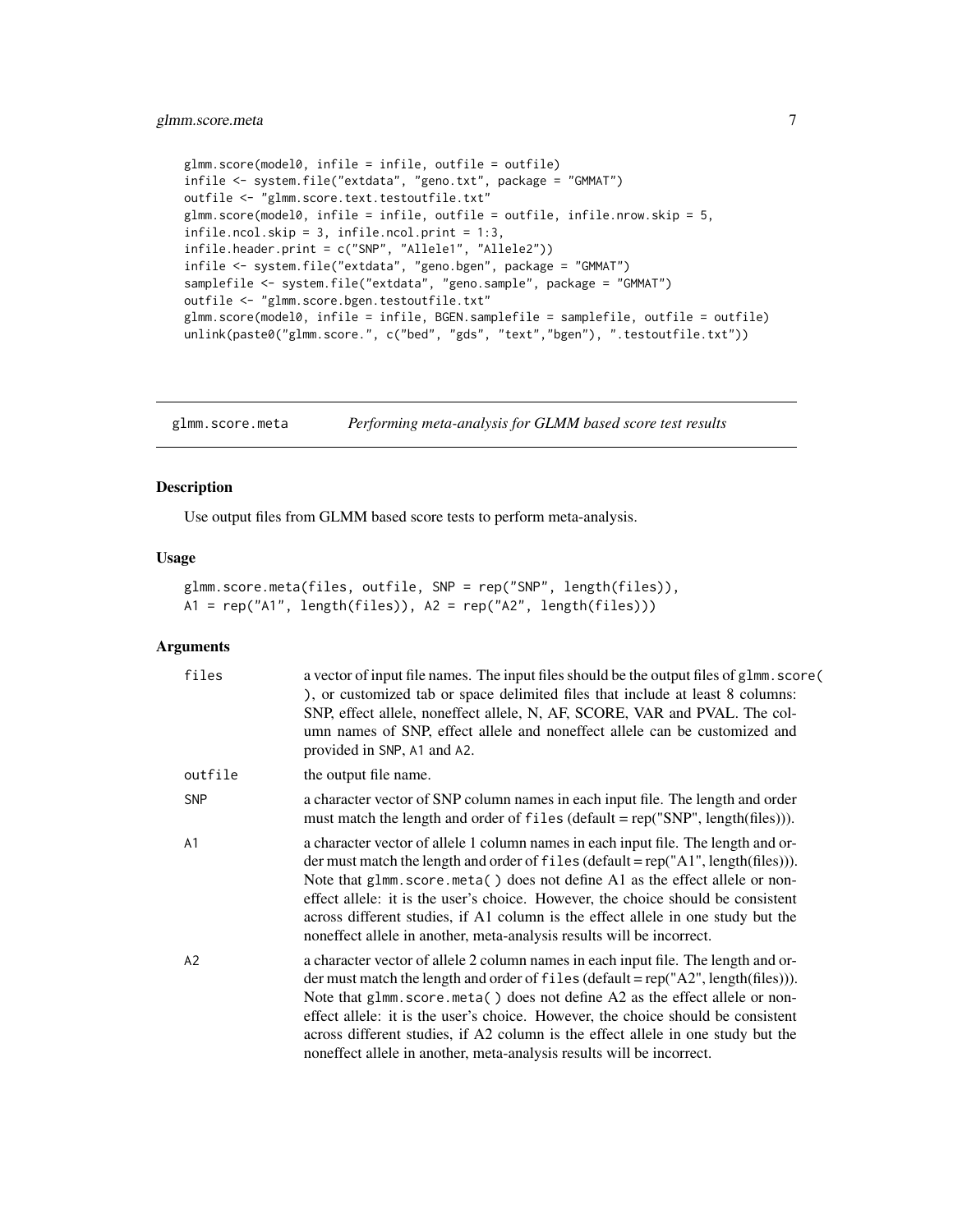### <span id="page-7-0"></span>Value

a data frame containing the following:

| <b>SNP</b>     | SNP name.                                                                   |
|----------------|-----------------------------------------------------------------------------|
| A <sub>1</sub> | allele 1.                                                                   |
| A2             | allele 2.                                                                   |
| N              | total sample size.                                                          |
| AF             | effect allele frequency (user-defined: can be either allele 1 or allele 2). |
| <b>SCORE</b>   | the summary score of the effect allele.                                     |
| <b>VAR</b>     | the variance of the summary score.                                          |
| <b>PVAL</b>    | meta-analysis p-value.                                                      |

### Author(s)

Han Chen

# See Also

[glmm.score](#page-3-1)

# Examples

```
infile1 <- system.file("extdata", "meta1.txt", package = "GMMAT")
infile2 <- system.file("extdata", "meta2.txt", package = "GMMAT")
infile3 <- system.file("extdata", "meta3.txt", package = "GMMAT")
outfile <- "glmm.score.meta.testoutfile.txt"
glmm.score.meta(files = c(infile1, infile2, infile3), outfile = outfile,
SNP = rep("SNP", 3), A1 = rep("A1", 3), A2 = rep("A2", 3))unlink(outfile)
```
<span id="page-7-1"></span>glmm.wald *Performing GLMM based Wald tests*

# Description

Fit a GLMM under the alternative hypothesis to perform Wald tests for association with genotypes in a plink .bed file (binary genotypes), a GDS file .gds, or a plain text file (or compressed .gz or .bz2 file).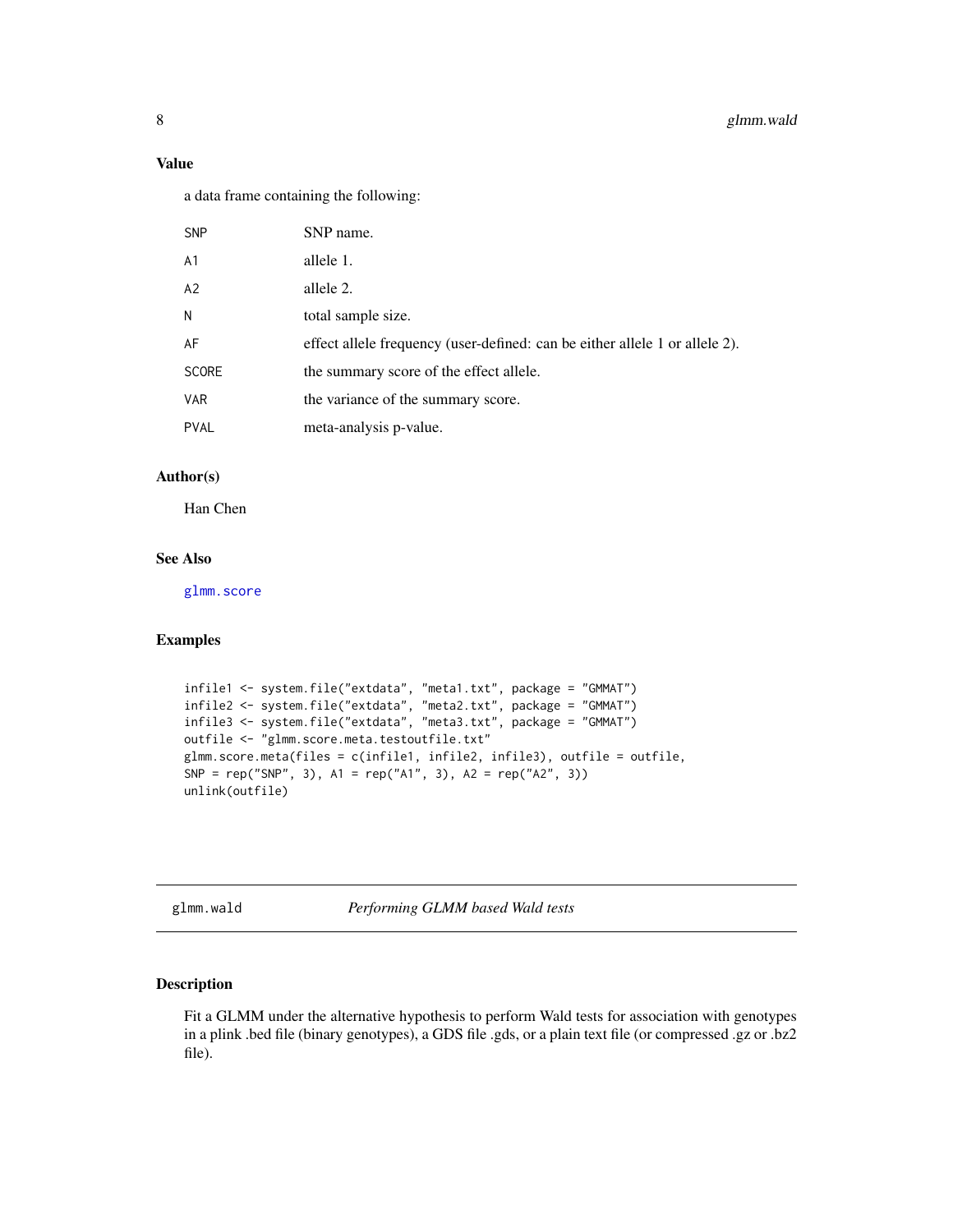# <span id="page-8-0"></span>glmm.wald 9

#### Usage

```
glmm.wald(fixed, data = parent.frame(), kins = NULL, id, random.slope = NULL,
groups = NULL, family = binomial(link = "logit"), infile, snps,
method = "REML", method.optim = "AI", maxiter = 500, tol = 1e-5,
taumin = 1e-5, taumax = 1e5, tauregion = 10, center = T,
select = NULL, missing.method = "impute2mean", infile.nrow = NULL,
infile.nrow.skip = 0, infile.sep = "\\t", infile.na = "NA",snp.col = 1, infile.ncol.skip = 1, infile.ncol.print = 1,
infile.header.print = "SNP", is.dosage = FALSE, verbose = FALSE, ...)
```

| fixed        | an object of class formula (or one that can be coerced to that class): a symbolic<br>description of the fixed effects model to be fitted.                                                                                                                                                                                                                                                                                                                                                                                                                                                                                                                                                                                                                                       |
|--------------|---------------------------------------------------------------------------------------------------------------------------------------------------------------------------------------------------------------------------------------------------------------------------------------------------------------------------------------------------------------------------------------------------------------------------------------------------------------------------------------------------------------------------------------------------------------------------------------------------------------------------------------------------------------------------------------------------------------------------------------------------------------------------------|
| data         | a data frame or list (or object coercible by as.data.frame to a data frame)<br>containing the variables in the model.                                                                                                                                                                                                                                                                                                                                                                                                                                                                                                                                                                                                                                                           |
| kins         | a known positive semi-definite relationship matrix (e.g. kinship matrix in ge-<br>netic association studies) or a list of known positive semi-definite relationship<br>matrices. The rownames and colnames of these matrices must at least include all<br>samples as specified in the id column of the data frame data. If not provided,<br>glmmkin will switch to the generalized linear model with no random effects<br>$(default = NULL).$                                                                                                                                                                                                                                                                                                                                   |
| id           | a column in the data frame data, indicating the id of samples. When there are<br>duplicates in id, the data is assumed to be longitudinal with repeated measures.                                                                                                                                                                                                                                                                                                                                                                                                                                                                                                                                                                                                               |
| random.slope | an optional column indicating the random slope for time effect used in a mixed<br>effects model for longitudinal data. It must be included in the names of data.<br>There must be duplicates in id and method. optim must be "AI" (default $=$<br>NULL).                                                                                                                                                                                                                                                                                                                                                                                                                                                                                                                        |
| groups       | an optional categorical variable indicating the groups used in a heteroscedastic<br>linear mixed model (allowing residual variances in different groups to be differ-<br>ent). This variable must be included in the names of data, and family must be<br>"gaussian" and method.optim must be "AI" (default = NULL).                                                                                                                                                                                                                                                                                                                                                                                                                                                            |
| family       | a description of the error distribution and link function to be used in the model.<br>This can be a character string naming a family function, a family function or the<br>result of a call to a family function. (See family for details of family functions.)                                                                                                                                                                                                                                                                                                                                                                                                                                                                                                                 |
| infile       | the input file name. Note that for plink binary genotype files only the prefix<br>without .bed, .bim or .fam should be used. Only SNP major mode recognized<br>in the binary file. Alternatively, it can be the full name of a GDS file (including<br>the suffix .gds) or a plain text file with some delimiters (comma, space, tab or<br>something else), with one row for each SNP and one column for each individual.<br>In that case, SNPs should be coded as numeric values (0/1/2 or dosages allowed,<br>A/C/G/T coding is not recognized). There can be additional rows and columns<br>to skip at the beginning. The order of individuals can be different from obj in<br>the null GLMM (see the argument select). Some compressed files (.gz and<br>.bz2) also allowed. |
| snps         | a vector of SNP names to be tested.                                                                                                                                                                                                                                                                                                                                                                                                                                                                                                                                                                                                                                                                                                                                             |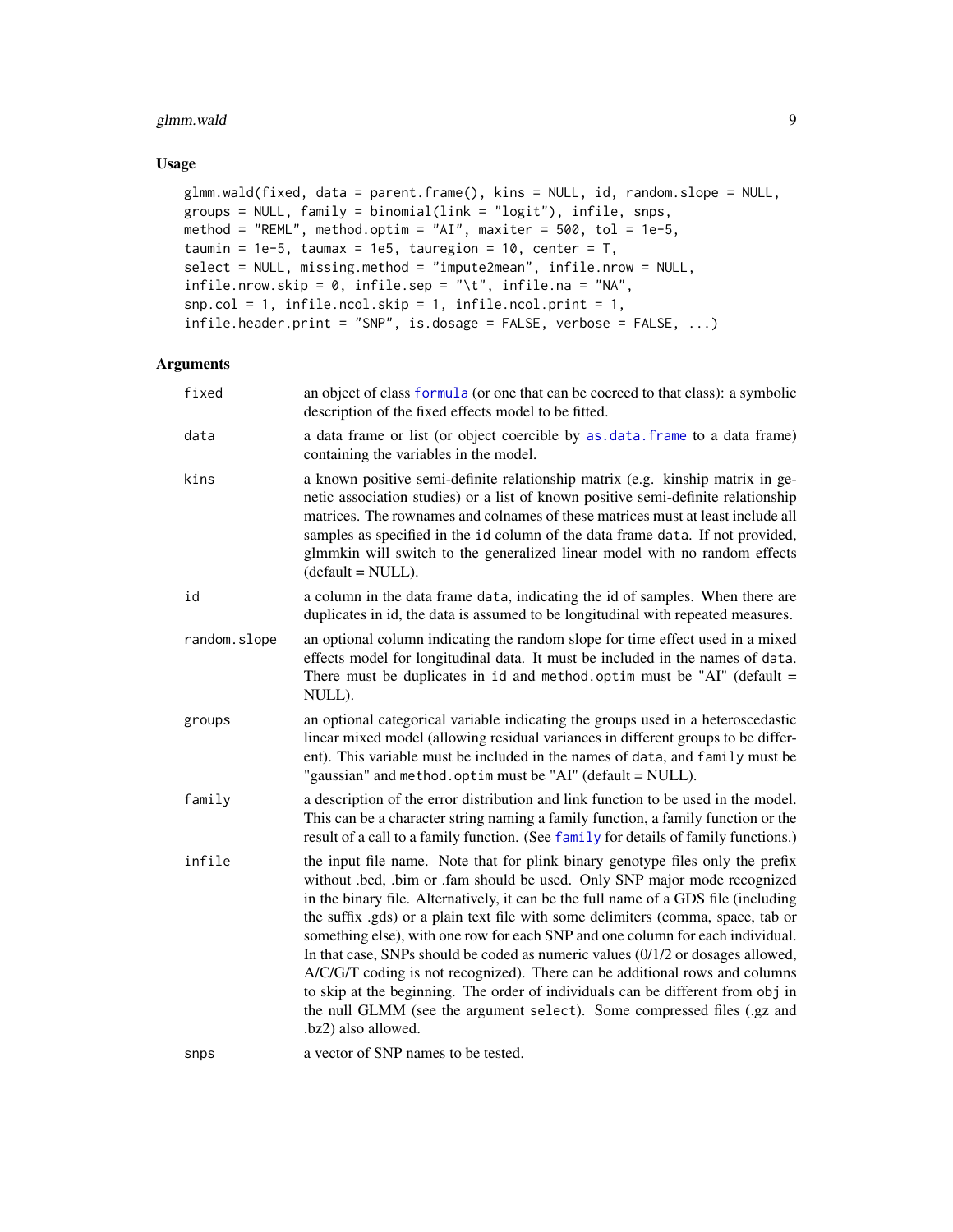<span id="page-9-0"></span>

| method           | method of fitting the generalized linear mixed model. Either "REML" or "ML"<br>$(detault = "REML").$                                                                                                                                                                                                                                                                                                                                                                                                                                                                                                                                                                                                                                                                                                                                              |
|------------------|---------------------------------------------------------------------------------------------------------------------------------------------------------------------------------------------------------------------------------------------------------------------------------------------------------------------------------------------------------------------------------------------------------------------------------------------------------------------------------------------------------------------------------------------------------------------------------------------------------------------------------------------------------------------------------------------------------------------------------------------------------------------------------------------------------------------------------------------------|
| method.optim     | optimization method of fitting the generalized linear mixed model. Either "AI",<br>"Brent" or "Nelder-Mead" (default = "AI").                                                                                                                                                                                                                                                                                                                                                                                                                                                                                                                                                                                                                                                                                                                     |
| maxiter          | a positive integer specifying the maximum number of iterations when fitting the<br>generalized linear mixed model (default $= 500$ ).                                                                                                                                                                                                                                                                                                                                                                                                                                                                                                                                                                                                                                                                                                             |
| tol              | a positive number specifying tolerance, the difference threshold for parameter<br>estimates below which iterations should be stopped. Also the threshold for de-<br>termining monomorphism. If a SNP has value range less than the tolerance,<br>it will be considered monomorphic and its association test p-value will be NA<br>$(default = 1e-5).$                                                                                                                                                                                                                                                                                                                                                                                                                                                                                             |
| taumin           | the lower bound of search space for the variance component parameter $\tau$ (default<br>$= 1e-5$ , used when method.optim = "Brent". See glmmkin.                                                                                                                                                                                                                                                                                                                                                                                                                                                                                                                                                                                                                                                                                                 |
| taumax           | the upper bound of search space for the variance component parameter $\tau$ (default<br>$= 1e5$ ), used when method.optim = "Brent". See glmmkin.                                                                                                                                                                                                                                                                                                                                                                                                                                                                                                                                                                                                                                                                                                 |
| tauregion        | the number of search intervals for the REML or ML estimate of the variance<br>component parameter $\tau$ (default = 10), used when method.optim = "Brent".<br>See glmmkin.                                                                                                                                                                                                                                                                                                                                                                                                                                                                                                                                                                                                                                                                        |
| center           | a logical switch for centering genotypes before tests. If TRUE, genotypes will<br>be centered to have mean 0 before tests, otherwise raw values will be directly<br>used in tests (default = $TRUE$ ).                                                                                                                                                                                                                                                                                                                                                                                                                                                                                                                                                                                                                                            |
| select           | an optional vector indicating the order of individuals in infile. If supplied, the<br>length must match the number of individuals in infile (default = NULL). Indi-<br>viduals to be excluded should be coded 0. For example, select = $c(2,3,1,0)$<br>means the 1st individual in infile corresponds to the 2nd individual in data,<br>the 2nd individual in infile corresponds to the 3rd individual in data, the 3rd<br>individual in infile corresponds to the 1st individual in data, the 4th individ-<br>ual in infile is not included in data. If there are any duplicated id in data<br>(longitudinal data analysis), indices in select should match the order of indi-<br>viduals with unique id in data. For plink binary genotype files and GDS files,<br>this argument is not required and the sample ID's are automatically matched. |
|                  | missing method method of handling missing genotypes. Either "impute2mean" or "omit" (de-<br>$fault = "impute2mean").$                                                                                                                                                                                                                                                                                                                                                                                                                                                                                                                                                                                                                                                                                                                             |
| infile.nrow      | number of rows to read in infile, including number of rows to skip at the<br>beginning. If NULL, the program will determine how many rows there are in<br>infile automatically and read all rows (default = NULL). Only used when<br>infile is a plain text file (or compressed .gz or .bz2 file).                                                                                                                                                                                                                                                                                                                                                                                                                                                                                                                                                |
| infile.nrow.skip |                                                                                                                                                                                                                                                                                                                                                                                                                                                                                                                                                                                                                                                                                                                                                                                                                                                   |
|                  | number of rows to skip at the beginning of infile. Must be nonnegative inte-<br>gers. Useful when header or comment lines are present (default $= 0$ ). Only used<br>when infile is a plain text file (or compressed .gz or .bz2 file).                                                                                                                                                                                                                                                                                                                                                                                                                                                                                                                                                                                                           |
| infile.sep       | delimiter in infile (default = "\t"). Only used when infile is a plain text file<br>(or compressed .gz or .bz2 file).                                                                                                                                                                                                                                                                                                                                                                                                                                                                                                                                                                                                                                                                                                                             |
| infile.na        | symbol in infile to denote missing genotypes (default = "NA"). Only used<br>when infile is a plain text file (or compressed .gz or .bz2 file).                                                                                                                                                                                                                                                                                                                                                                                                                                                                                                                                                                                                                                                                                                    |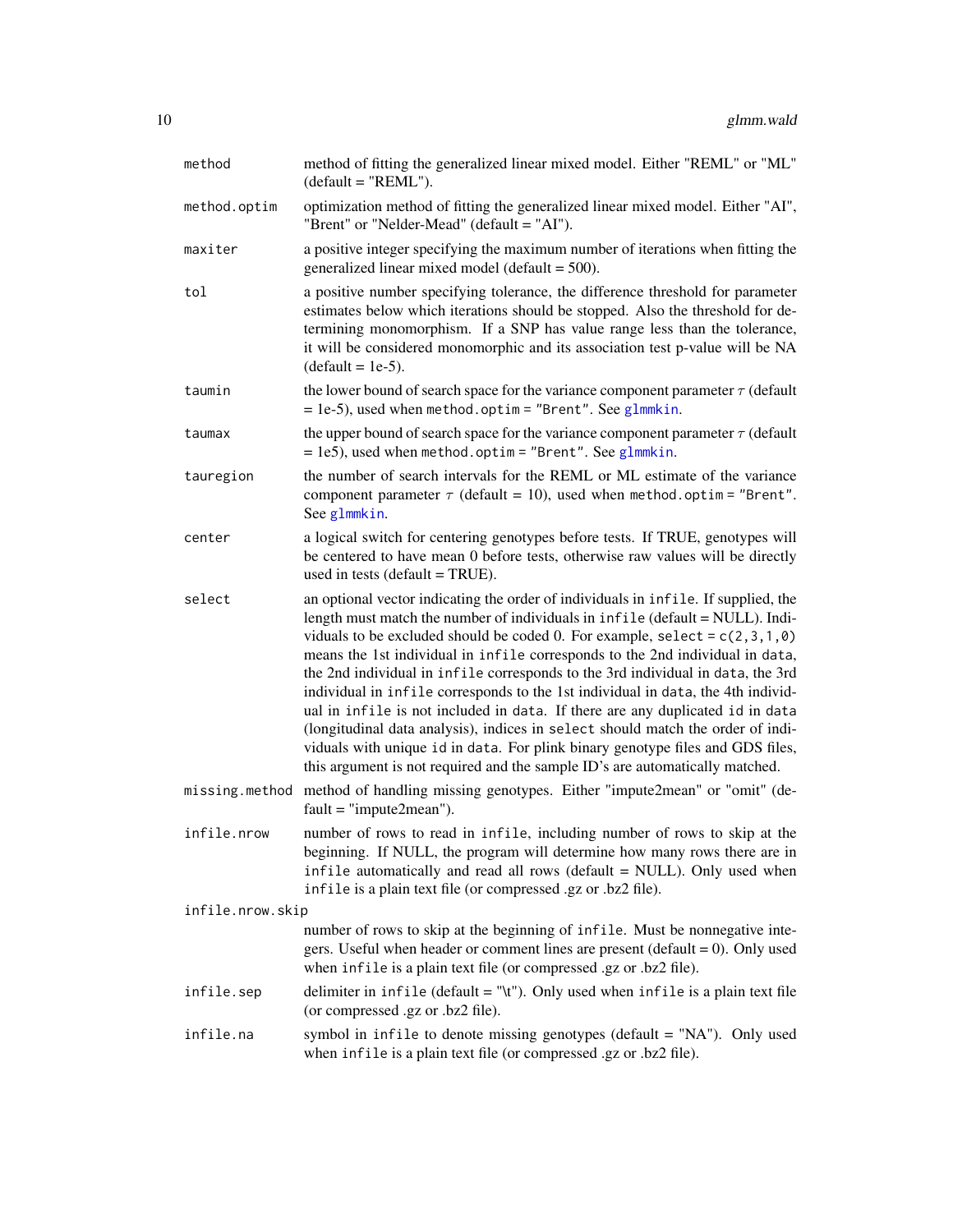<span id="page-10-0"></span>

|                     | snp.col           | a positive integer specifying which column in infile is SNP names. Only used<br>when infile is a plain text file (or compressed .gz or .bz2 file).                                                                                                                                                                                                                                                                                                                                                                                                                         |  |  |
|---------------------|-------------------|----------------------------------------------------------------------------------------------------------------------------------------------------------------------------------------------------------------------------------------------------------------------------------------------------------------------------------------------------------------------------------------------------------------------------------------------------------------------------------------------------------------------------------------------------------------------------|--|--|
| infile.ncol.skip    |                   |                                                                                                                                                                                                                                                                                                                                                                                                                                                                                                                                                                            |  |  |
|                     |                   | number of columns to skip before genotype data in infile. These columns<br>can be SNP name, alleles and/or quality measures and should be placed at the<br>beginning in each line. After skipping these columns, the program will read in<br>genotype data and perform Wald tests. Must be positive integers. It is recom-<br>mended that SNP name should be included as the first column in infile and<br>genotype data should start from the second column or later (default $= 1$ ). Only<br>used when infile is a plain text file (or compressed .gz or .bz2 file).    |  |  |
|                     | infile.ncol.print |                                                                                                                                                                                                                                                                                                                                                                                                                                                                                                                                                                            |  |  |
|                     |                   | a vector indicating which column(s) in infile should be shown in the results.<br>These columns can be SNP name, alleles and/or quality measures placed at the<br>beginning in each line. Must be positive integers, no greater than infile.ncol.skip<br>and sorted numerically in ascending order. By default, it is assumed that the first<br>column is SNP name and genotype data start from the second column, and SNP<br>name should be carried over to the results ( $default = 1$ ). Only used when infile<br>is a plain text file (or compressed .gz or .bz2 file). |  |  |
| infile.header.print |                   |                                                                                                                                                                                                                                                                                                                                                                                                                                                                                                                                                                            |  |  |
|                     |                   | a character vector indicating column name(s) of column(s) selected to print by<br>infile.ncol.print (default = "SNP"). Only used when infile is a plain text<br>file (or compressed .gz or .bz2 file).                                                                                                                                                                                                                                                                                                                                                                     |  |  |
|                     | is.dosage         | a logical switch for whether imputed dosage should be used from a GDS infile<br>$(default = FALSE).$                                                                                                                                                                                                                                                                                                                                                                                                                                                                       |  |  |
|                     | verbose           | a logical switch for printing a progress bar and detailed information (param-<br>eter estimates in each iteration) for testing and debugging purpose (default =<br>FALSE).                                                                                                                                                                                                                                                                                                                                                                                                 |  |  |
|                     | .                 | additional arguments that could be passed to glm.                                                                                                                                                                                                                                                                                                                                                                                                                                                                                                                          |  |  |
| <b>Value</b>        |                   |                                                                                                                                                                                                                                                                                                                                                                                                                                                                                                                                                                            |  |  |

if infile is a plain text file, a data frame containing variables included in infile.header.print and the following:

| N                                                                                                           | number of individuals with non-missing genotypes for each SNP.                         |  |
|-------------------------------------------------------------------------------------------------------------|----------------------------------------------------------------------------------------|--|
| AF                                                                                                          | effect allele frequency for each SNP.                                                  |  |
| <b>BETA</b>                                                                                                 | effect size estimate for each SNP from the GLMM under the alternative hypoth-<br>esis. |  |
| <b>SE</b>                                                                                                   | standard error of the effect size estimate for each SNP.                               |  |
| <b>PVAL</b>                                                                                                 | Wald test p-value for each SNP.                                                        |  |
| converged                                                                                                   | a logical indicator for convergence for each SNP.                                      |  |
| if infile is the prefix of plink binary files (bed, bim and fam), a data frame containing the<br>following: |                                                                                        |  |

CHR Chromosome, copied from .bim file.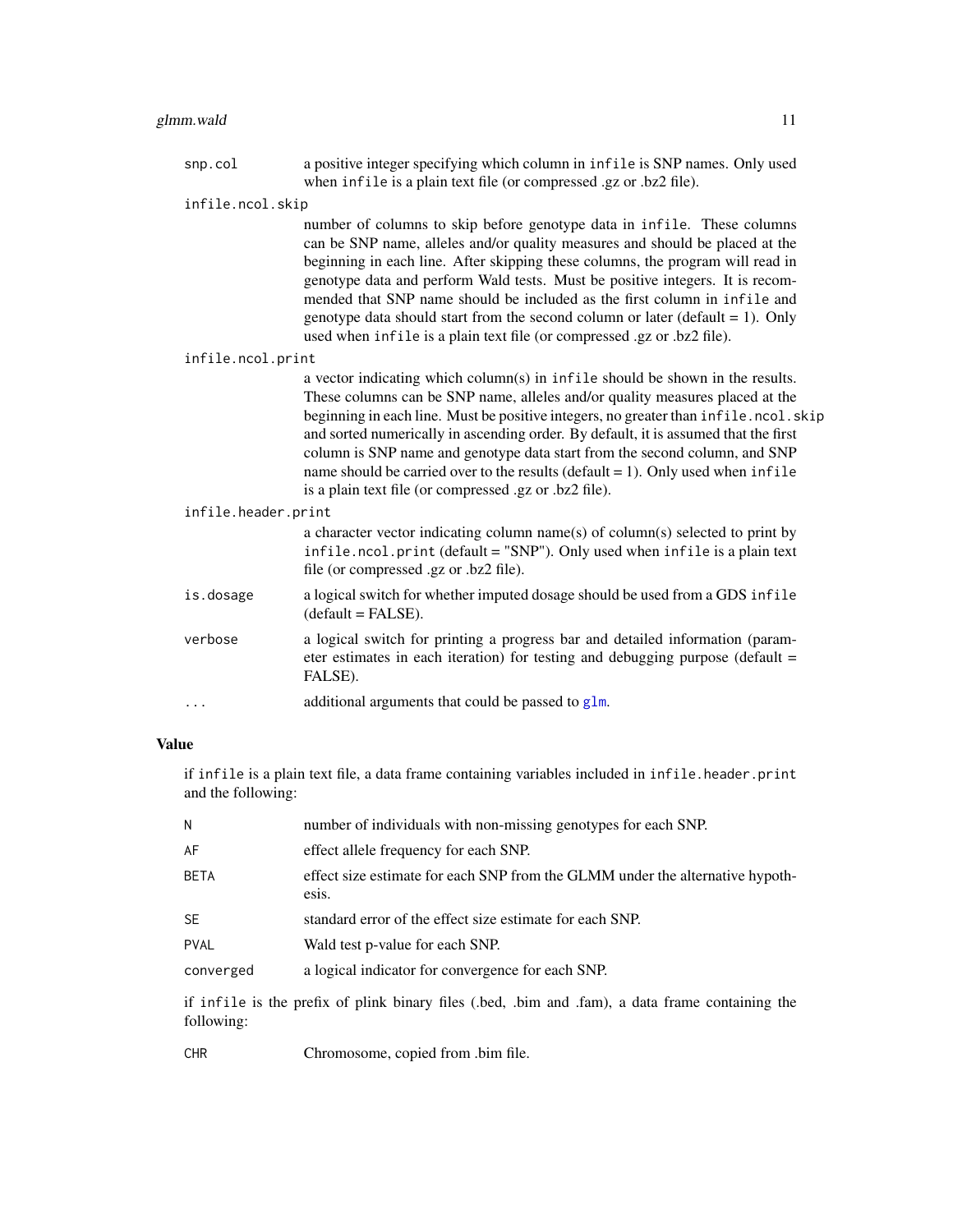| <b>SNP</b>     | SNP name, as supplied in snps.                                                         |
|----------------|----------------------------------------------------------------------------------------|
| сM             | genetic location in centi Morgans, copied from .bim file.                              |
| <b>POS</b>     | physical position in base pairs, copied from .bim file.                                |
| A <sub>1</sub> | allele 1, copied from .bim file.                                                       |
| A2             | allele 2, copied from .bim file.                                                       |
| N              | number of individuals with non-missing genotypes for each SNP.                         |
| AF             | effect allele frequency for each SNP.                                                  |
| <b>BETA</b>    | effect size estimate for each SNP from the GLMM under the alternative hypoth-<br>esis. |
| <b>SE</b>      | standard error of the effect size estimate for each SNP.                               |
| <b>PVAL</b>    | Wald test p-value for each SNP.                                                        |
| converged      | a logical indicator for convergence for each SNP.                                      |
|                | if infile is a GDS file (.gds), a data frame containing the following:                 |
| <b>SNP</b>     | SNP name, as supplied in snps.                                                         |
| <b>CHR</b>     | Chromosome, copied from .gds file.                                                     |
| <b>POS</b>     | physical position in base pairs, copied from .gds file.                                |
| <b>REF</b>     | reference allele, copied from .gds file.                                               |
| <b>ALT</b>     | alternate allele, copied from .gds file.                                               |
| N              | number of individuals with non-missing genotypes for each SNP.                         |
| AF             | ALT allele frequency for each SNP.                                                     |
| <b>BETA</b>    | effect size estimate for each SNP from the GLMM under the alternative hypoth-<br>esis. |
| <b>SE</b>      | standard error of the effect size estimate for each SNP.                               |
| <b>PVAL</b>    | Wald test p-value for each SNP.                                                        |
| converged      | a logical indicator for convergence for each SNP.                                      |

# Author(s)

Han Chen, Matthew P. Conomos

## References

Brent, R.P. (1973) "Chapter 4: An Algorithm with Guaranteed Convergence for Finding a Zero of a Function", Algorithms for Minimization without Derivatives, Englewood Cliffs, NJ: Prentice-Hall, ISBN 0-13-022335-2.

Breslow, N.E. and Clayton, D.G. (1993) Approximate Inference in Generalized Linear Mixed Models. Journal of the American Statistical Association 88, 9-25.

Chen, H., Wang, C., Conomos, M.P., Stilp, A.M., Li, Z., Sofer, T., Szpiro, A.A., Chen, W., Brehm, J.M., Celedón, J.C., Redline, S., Papanicolaou, G.J., Thornton, T.A., Laurie, C.C., Rice, K. and Lin, X. (2016) Control forpopulation structure and relatedness for binary traits in genetic association studies via logistic mixed models. The American Journal of Human Genetics 98, 653-666.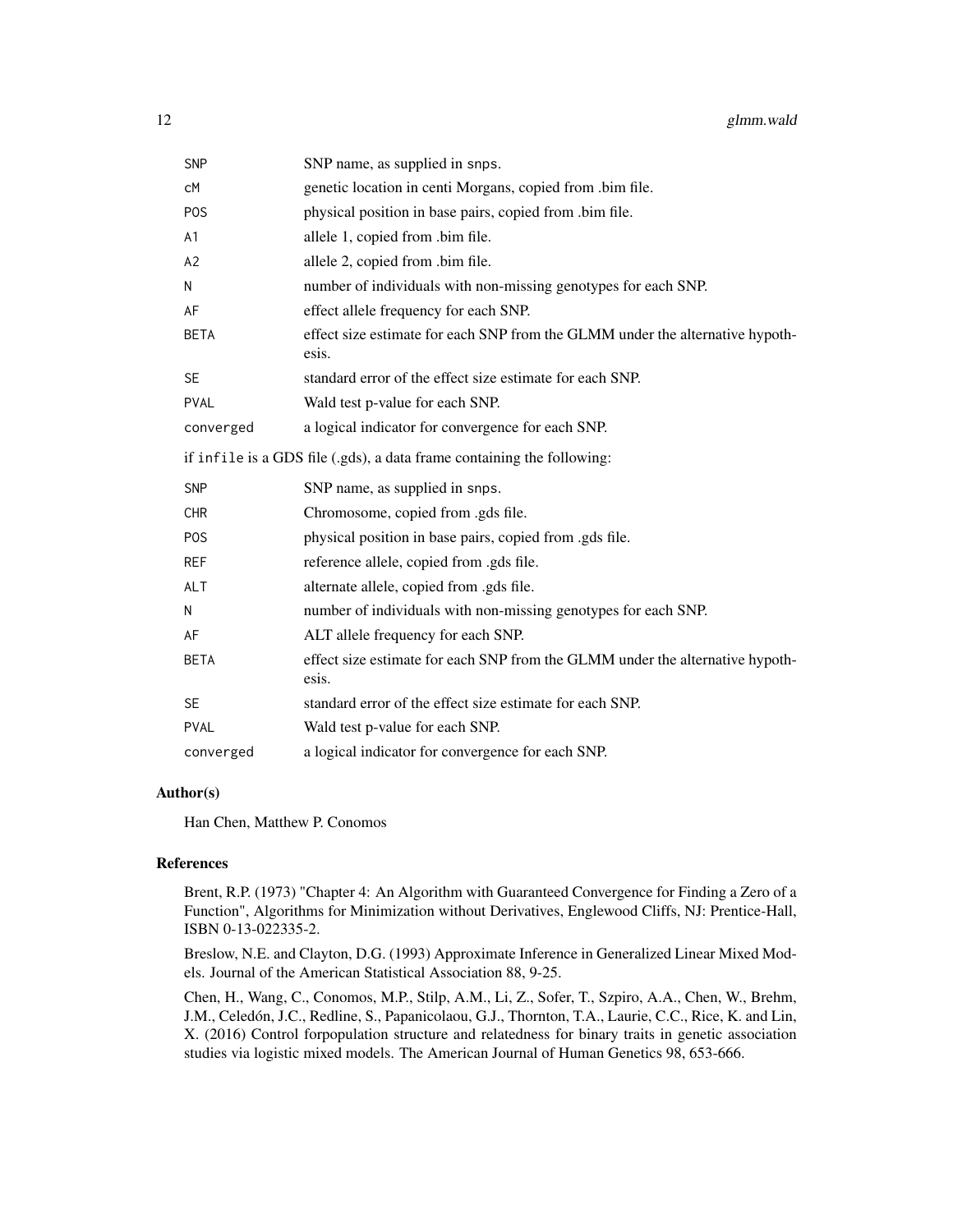#### <span id="page-12-0"></span>glmmkin and the state of the state of the state of the state of the state of the state of the state of the state of the state of the state of the state of the state of the state of the state of the state of the state of th

Gilmour, A.R., Thompson, R. and Cullis, B.R. (1995) Average Information REML: An Efficient Algorithm for Variance Parameter Estimation in Linear Mixed Models. Biometrics 51, 1440-1450.

Nelder, J.A. and Mead, R. (1965) A simplex algorithm for function minimization. Computer Journal 7, 308-313.

Yang, J., Lee, S.H., Goddard, M.E. and Visscher, P.M. (2011) GCTA: A Tool for Genome-wide Complex Trait Analysis. The American Journal of Human Genetics 88, 76-82.

Zhou, X. and Stephens, M. (2012) Genome-wide efficient mixed-model analysis for association studies. Nature Genetics 44, 821-824.

#### See Also

[glmmkin](#page-12-1), [glmm.score](#page-3-1)

#### Examples

```
data(example)
attach(example)
snps <- c("SNP10", "SNP25", "SNP1", "SNP0")
plinkfiles <- strsplit(system.file("extdata", "geno.bed", package = "GMMAT"),
       ".bed", fixed = TRUE [[1]]
glmm.wald(disease \sim age + sex, data = pheno, kins = GRM, id = "id",
family = binomial(link = "logit"), infile = plinkfiles, snps = snps)
infile <- system.file("extdata", "geno.gds", package = "GMMAT")
glmm.wald(disease \sim age + sex, data = pheno, kins = GRM, id = "id",
family = binomial(link = "logit"), infile = infile, snps = snps)
infile <- system.file("extdata", "geno.txt", package = "GMMAT")
glmm.wald(disease \sim age + sex, data = pheno, kins = GRM, id = "id",
family = binomial(link = "logit"), infile = infile, snps = snps,
infile.nrow.skip = 5, infile.ncol.skip = 3, infile.ncol.print = 1:3,
infile.header.print = c("SNP", "Allele1", "Allele2"))
```
<span id="page-12-1"></span>glmmkin *Fit generalized linear mixed model with known relationship matrices*

#### Description

Fit a generalized linear mixed model with a random intercept, or a random intercept and an optional random slope of time effect for longitudinal data. The covariance matrix of the random intercept is proportional to a known relationship matrix (e.g. kinship matrix in genetic association studies). Alternatively, it can be a variance components model with multiple random effects, and each component has a known relationship matrix.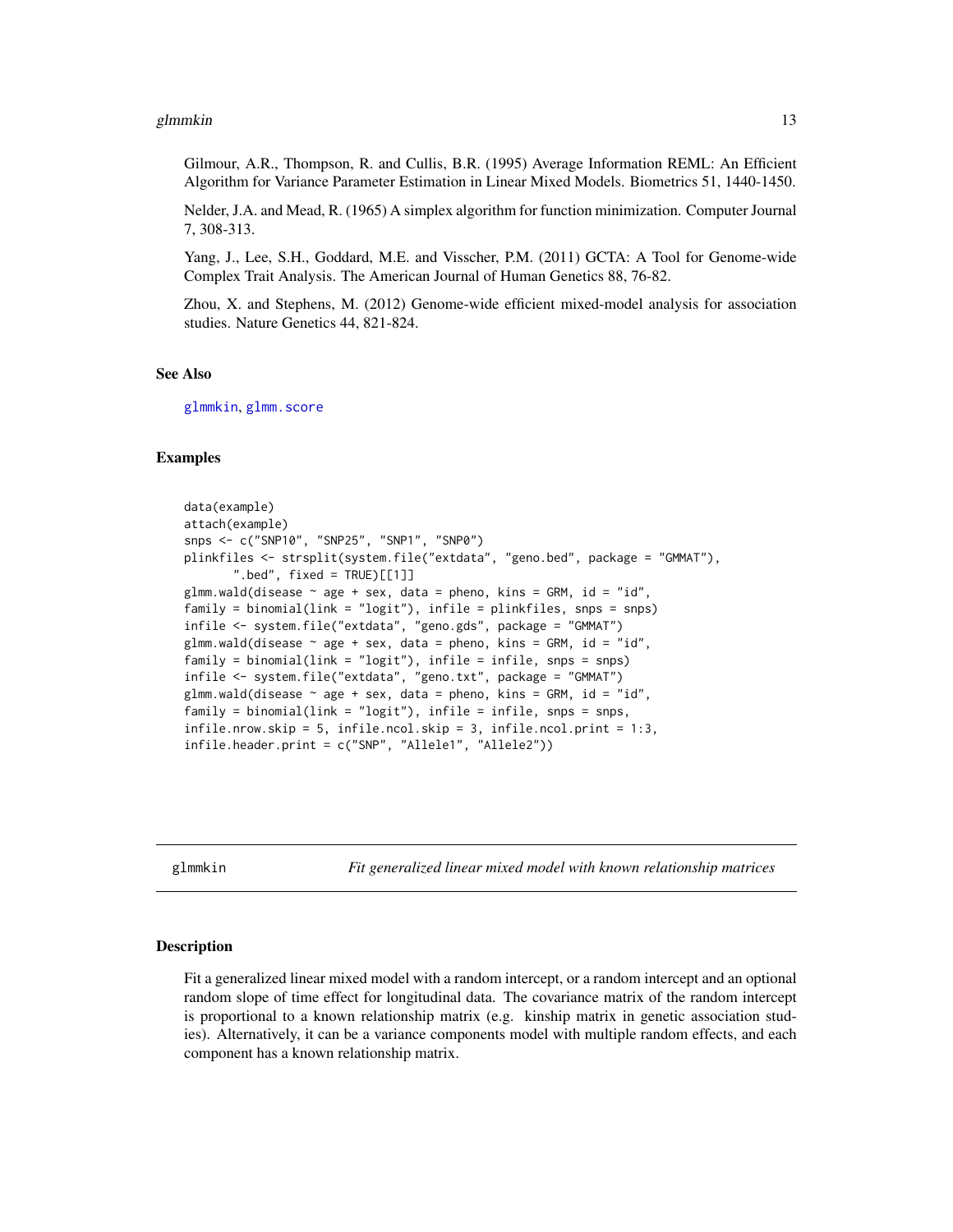# <span id="page-13-0"></span>Usage

```
glmmkin(fixed, data = parent.frame(), kins = NULL, id, random.slope = NULL,
groups = NULL, family = binomial(link = "logit"), method = "REML",
method.optim = "AI", maxiter = 500, tol = 1e-5, taumin = 1e-5,
taumax = 1e5, tauregion = 10, verbose = FALSE, ...)
```

| fixed        | an object of class formula (or one that can be coerced to that class): a symbolic<br>description of the fixed effects model to be fitted.                                                                                                                                                                                                                                                                                                     |
|--------------|-----------------------------------------------------------------------------------------------------------------------------------------------------------------------------------------------------------------------------------------------------------------------------------------------------------------------------------------------------------------------------------------------------------------------------------------------|
| data         | a data frame or list (or object coercible by as data. frame to a data frame)<br>containing the variables in the model.                                                                                                                                                                                                                                                                                                                        |
| kins         | a known positive semi-definite relationship matrix (e.g. kinship matrix in ge-<br>netic association studies) or a list of known positive semi-definite relationship<br>matrices. The rownames and colnames of these matrices must at least include all<br>samples as specified in the id column of the data frame data. If not provided,<br>glmmkin will switch to the generalized linear model with no random effects<br>$(default = NULL).$ |
| id           | a column in the data frame data, indicating the id of samples. When there are<br>duplicates in id, the data is assumed to be longitudinal with repeated measures.                                                                                                                                                                                                                                                                             |
| random.slope | an optional column indicating the random slope for time effect used in a mixed<br>effects model for longitudinal data. It must be included in the names of data.<br>There must be duplicates in id and method. optim must be "AI" (default $=$<br>NULL).                                                                                                                                                                                      |
| groups       | an optional categorical variable indicating the groups used in a heteroscedastic<br>linear mixed model (allowing residual variances in different groups to be differ-<br>ent). This variable must be included in the names of data, and family must be<br>"gaussian" and method.optim must be "AI" (default = NULL).                                                                                                                          |
| family       | a description of the error distribution and link function to be used in the model.<br>This can be a character string naming a family function, a family function or the<br>result of a call to a family function. (See family for details of family functions.)                                                                                                                                                                               |
| method       | method of fitting the generalized linear mixed model. Either "REML" or "ML"<br>$(default = "REML").$                                                                                                                                                                                                                                                                                                                                          |
| method.optim | optimization method of fitting the generalized linear mixed model. Either "AI",<br>"Brent" or "Nelder-Mead" (default = "AI").                                                                                                                                                                                                                                                                                                                 |
| maxiter      | a positive integer specifying the maximum number of iterations when fitting the<br>generalized linear mixed model (default = 500).                                                                                                                                                                                                                                                                                                            |
| tol          | a positive number specifying tolerance, the difference threshold for parameter<br>estimates below which iterations should be stopped (default $= 1e-5$ ).                                                                                                                                                                                                                                                                                     |
| taumin       | the lower bound of search space for the variance component parameter $\tau$ (default<br>$= 1e-5$ , used when method.optim = "Brent". See Details.                                                                                                                                                                                                                                                                                             |
| taumax       | the upper bound of search space for the variance component parameter $\tau$ (default<br>$= 1e5$ ), used when method.optim = "Brent". See Details.                                                                                                                                                                                                                                                                                             |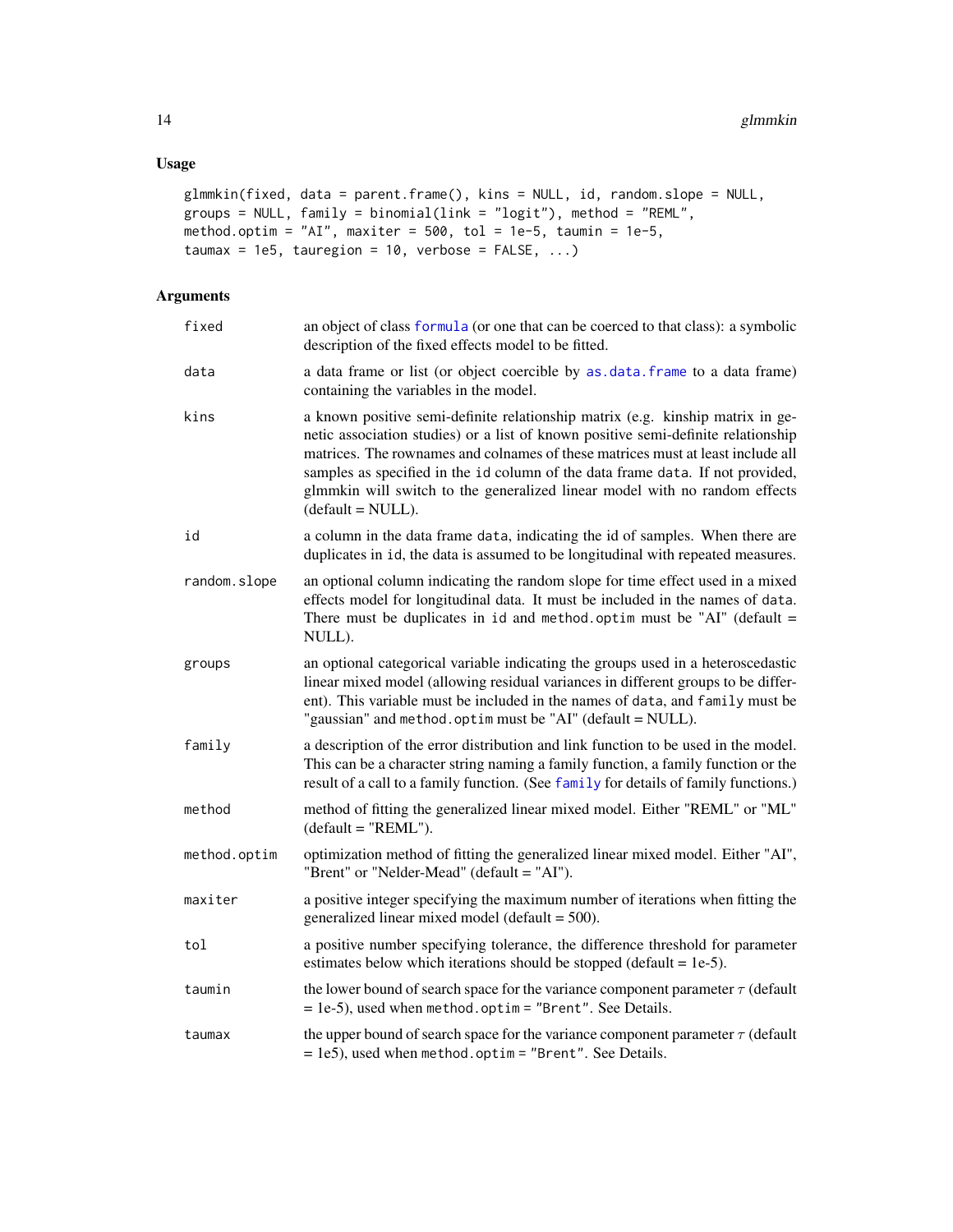#### <span id="page-14-0"></span>glmmkin to the state of the state of the state of the state of the state of the state of the state of the state of the state of the state of the state of the state of the state of the state of the state of the state of the

| tauregion | the number of search intervals for the REML or ML estimate of the variance<br>component parameter $\tau$ (default = 10), used when method optim = "Brent".<br>See Details. |
|-----------|----------------------------------------------------------------------------------------------------------------------------------------------------------------------------|
| verbose   | a logical switch for printing detailed information (parameter estimates in each<br>iteration) for testing and debugging purpose (default = FALSE).                         |
| .         | additional arguments that could be passed to glm.                                                                                                                          |

#### Details

Generalized linear mixed models (GLMM) are fitted using the penalized quasi-likelihood (PQL) method proposed by Breslow and Clayton (1993). Generally, fitting a GLMM is computationally expensive, and by default we use the Average Information REML algorithm (Gilmour, Thompson and Cullis, 1995; Yang et al., 2011) to fit the model. If only one relationship matrix is specified (kins is a matrix), iterations may be accelerated using the algorithm proposed by Zhou and Stephens (2012) for linear mixed models. An eigendecomposition is performed in each outer iteration and the estimate of the variance component parameter  $\tau$  is obtained by maximizing the profiled log restricted likelihood (or likelihood) in a search space from taumin to taumax, equally divided into tauregion intervals on the log scale, using Brent's method (1973). If kins is a list of matrices and method = "Nelder-Mead", iterations are performed as a multi-dimensional maximization problem solved by Nelder and Mead's method (1965). It can be very slow, and we do not recommend using this method unless the likelihood function is badly behaved. Both Brent's method and Nelder and Mead's method are derivative-free. When the Average Information REML algorithm fails to converge, a warning message is given and the algorithm is default to derivative-free approaches: Brent's method if only one relationship matrix is specified, Nelder and Mead's method if more than one relationship matrix is specified.

For longitudinal data (with duplicated id), two types of models can be applied: random intercept only models, and random intercept and random slope models. The random intercept only model is appropriate for analyzing repeated measures with no time trends, and observations for the same individual are assumed to be exchangeable. The random intercept and random slope model is appropriate for analyzing longitudinal data with individual-specific time trends (therefore, a random slope for time effect). Typically, the time effect should be included in the model as a fixed effect covariate as well. Covariances of the random intercept and the random slope are estimated.

For multiple phenotype analysis, [formula](#page-0-0) recognized by  $\text{lm}$  $\text{lm}$  $\text{lm}$ , such as cbind(y1,y2,y3) ~ x1 + x2, can be used in fixed as fixed effects. For each matrix in kins, variance components corresponding to each phenotype, as well as their covariance components, will be estimated. Currently, family must be "gaussian" and method.optim must be "AI".

### Value

theta a vector or a list of variance component parameter estimates. See below.

For cross-sectional data, if kins is not provided (unrelated individuals), theta is the dispersion parameter estimate from the generalized linear model; if kins is a matrix and groups is not provided, theta is a length 2 vector, with the ta $[1]$ being the dispersion parameter estimate and theta[2] being the variance component parameter estimate for kins; if kins is a list and groups is not provided, theta is a length  $1 + \text{length}(kins)$  vector, with theta[1] being the dispersion parameter estimate and theta[2:(1 + length(kins))] being the variance component parameter estimates, corresponding to the order of matrices in the list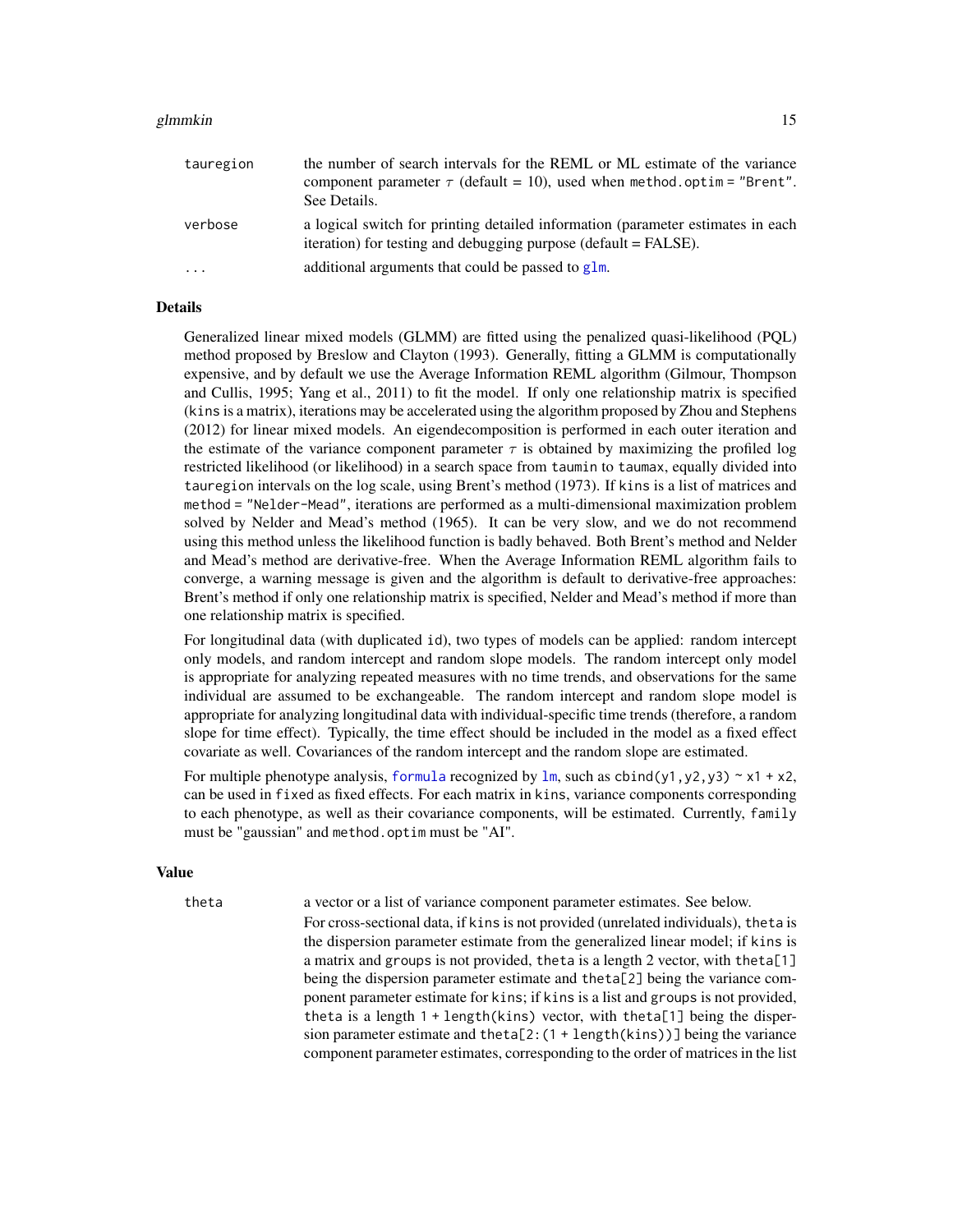kins; if kins is a matrix and groups is provided (a heteroscedastic linear mixed model with n. groups residual variance groups), the tais a length  $1 + n$ . groups vector, with theta[1:n.groups] being the residual variance estimates for each group and theta[1 + n.groups] being the variance component parameter estimate for kins; if kins is a list and groups is provided (a heteroscedastic linear mixed model with n.groups residual variance groups), theta is a length length(kins) + n.groups vector, with theta[1:n.groups] being the residual variance estimates for each group and the ta $[(1 + n.groups):(length(kins))$ + n.groups)] being the variance component parameter estimates, corresponding to the order of matrices in the list kins.

For longitudinal data (with duplicated id) in a random intercept only model, if kins is not provided (unrelated individuals) and groups is not provided, theta is a length 2 vector, with theta[1] being the dispersion parameter estimate and theta[2] being the variance component parameter estimate for the random individual effects; if kins is a matrix and groups is not provided, theta is a length 3 vector, with theta[1] being the dispersion parameter estimate, theta[2] being the variance component parameter estimate for the random individual effects attributable to relatedness from kins, and theta[3] being the variance component parameter estimate for the random individual effects not attributable to relatedness from kins; if kins is a list and groups is not provided, theta is a length 2 + length(kins) vector, with theta[1] being the dispersion parameter estimate, theta[2: $(1 + \text{length}(kins))$ ] being the variance component parameter estimates for the random individual effects attributable to relatedness from kins, corresponding to the order of matrices in the list kins, and theta[2 + length(kins)] being the variance component parameter estimate for the random individual effects not attributable to relatedness from kins; if kins is not provided (unrelated individuals) and groups is provided (a heteroscedastic linear mixed model with n.groups residual variance groups), theta is a length 1 + n.groups vector, with theta[1:n.groups] being the residual variance estimates for each group and theta[1 + n.groups] being the variance component parameter estimate for the random individual effects; if kins is a matrix and groups is provided (a heteroscedastic linear mixed model with n.groups residual variance groups), theta is a length 2 + n.groups vector, with theta[1:n.groups] being the residual variance estimates for each group, theta[1 + n.groups] being the variance component parameter estimate for the random individual effects attributable to relatedness from kins, and theta[2 + n.groups] being the variance component parameter estimate for the random individual effects not attributable to relatedness from kins; if kins is a list and groups is provided (a heteroscedastic linear mixed model with n.groups residual variance groups), theta is a length 1 + length(kins) + n.groups vector, with theta[1:n.groups] being the residual variance estimates for each group, theta[ $(1 + n.groups)$ : (length(kins) + n.groups)] being the variance component parameter estimates for the random individual effects attributable to relatedness from kins, corresponding to the order of matrices in the list kins, and theta $[1 + \text{length}(kins) + n.groups]$ being the variance component parameter estimate for the random individual effects not attributable to relatedness from kins.

For longitudinal data (with duplicated id) in a random intercept and random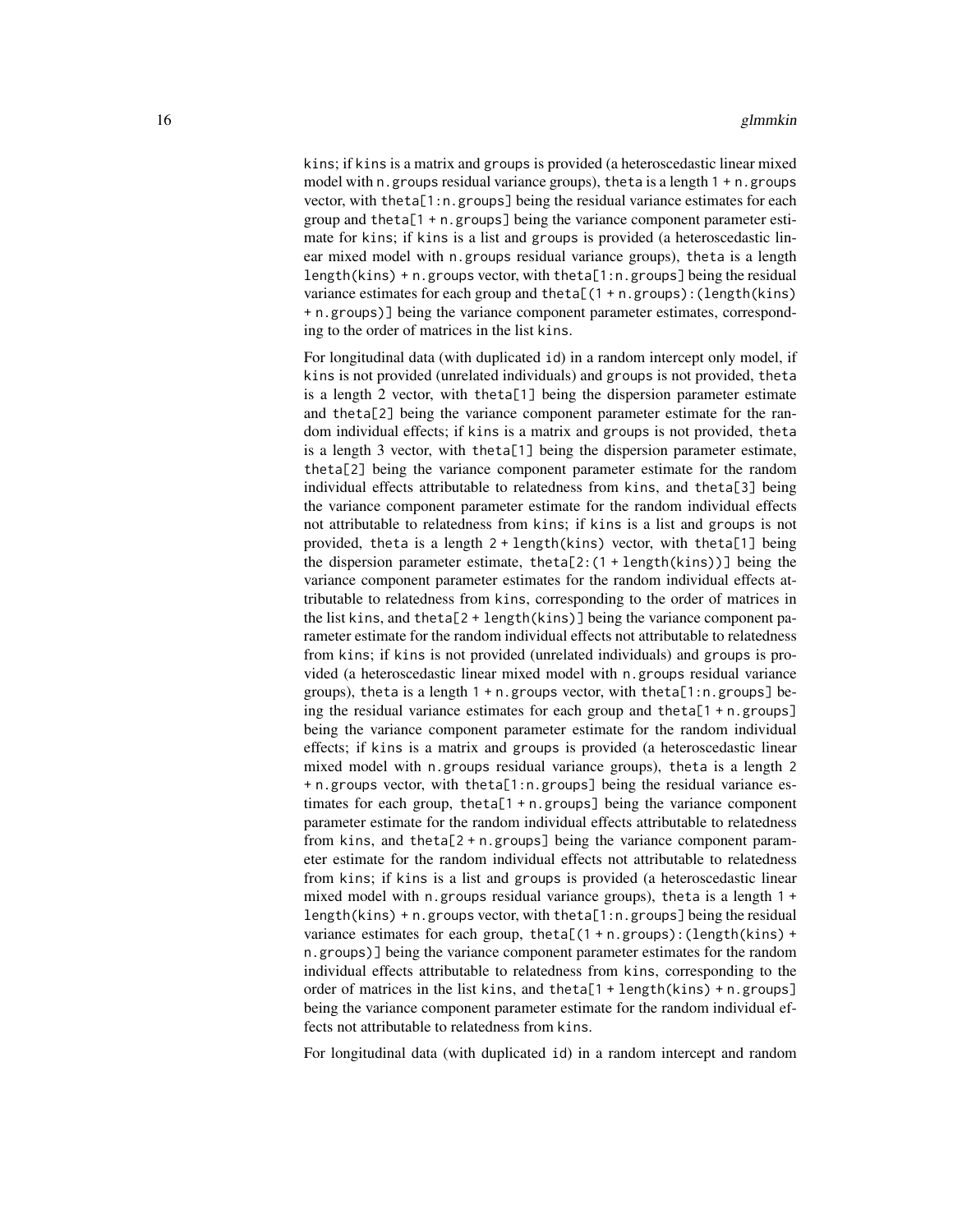slope (for time effect) model, if kins is not provided (unrelated individuals) and groups is not provided, theta is a length 4 vector, with theta[1] being the dispersion parameter estimate, theta[2] being the variance component parameter estimate for the random individual effects of the intercept, theta[3] being the covariance estimate for the random individual effects of the intercept and the random individual effects of the time slope, and theta[4] being the variance component parameter estimate for the random individual effects of the time slope; if kins is a matrix and groups is not provided, theta is a length 7 vector, with theta[1] being the dispersion parameter estimate, theta[2] being the variance component parameter estimate for the random individual effects of the intercept attributable to relatedness from kins, theta[3] being the variance component parameter estimate for the random individual effects of the intercept not attributable to relatedness from kins, theta[4] being the covariance estimate for the random individual effects of the intercept and the random individual effects of the time slope attributable to relatedness from kins, theta[5] being the covariance estimate for the random individual effects of the intercept and the random individual effects of the time slope not attributable to relatedness from kins, theta[6] being the variance component parameter estimate for the random individual effects of the time slope attributable to relatedness from kins, and theta[7] being the variance component parameter estimate for the random individual effects of the time slope not attributable to relatedness from kins; if kins is a list and groups is not provided, theta is a length  $4 + 3 *$  length(kins) vector, with theta[1] being the dispersion parameter estimate, theta[2:(1 + length(kins))] being the variance component parameter estimates for the random individual effects of the intercept attributable to relatedness from kins, corresponding to the order of matrices in the list kins, theta[2 + length(kins)] being the variance component parameter estimate for the random individual effects of the intercept not attributable to relatedness from kins, theta[(3 + length(kins)):(2  $+ 2 \times \text{length}(kins))$ ] being the covariance estimates for the random individual effects of the intercept and the random individual effects of the time slope attributable to relatedness from kins, corresponding to the order of matrices in the list kins, theta[3 + 2  $\star$  length(kins)] being the covariance estimate for the random individual effects of the intercept and the random individual effects of the time slope not attributable to relatedness from kins, theta[ $(4 + 2 \times$ length(kins)):  $(3 + 3 * length(kins))]$  being the variance component parameter estimates for the random individual effects of the time slope attributable to relatedness from kins, corresponding to the order of matrices in the list kins, theta[ $4 + 3 \times$  length(kins)] being the variance component parameter estimate for the random individual effects of the time slope not attributable to relatedness from kins; if kins is not provided (unrelated individuals) and groups is provided (a heteroscedastic linear mixed model with n.groups residual variance groups), theta is a length  $3 + n$ . groups vector, with theta[1:n.groups] being the residual variance estimates for each group, theta[1 + n.groups] being the variance component parameter estimate for the random individual effects of the intercept, theta[2 + n.groups] being the covariance estimate for the random individual effect of the intercept and the random individual effects of the time slope, and theta[3 + n.groups] being the variance component pa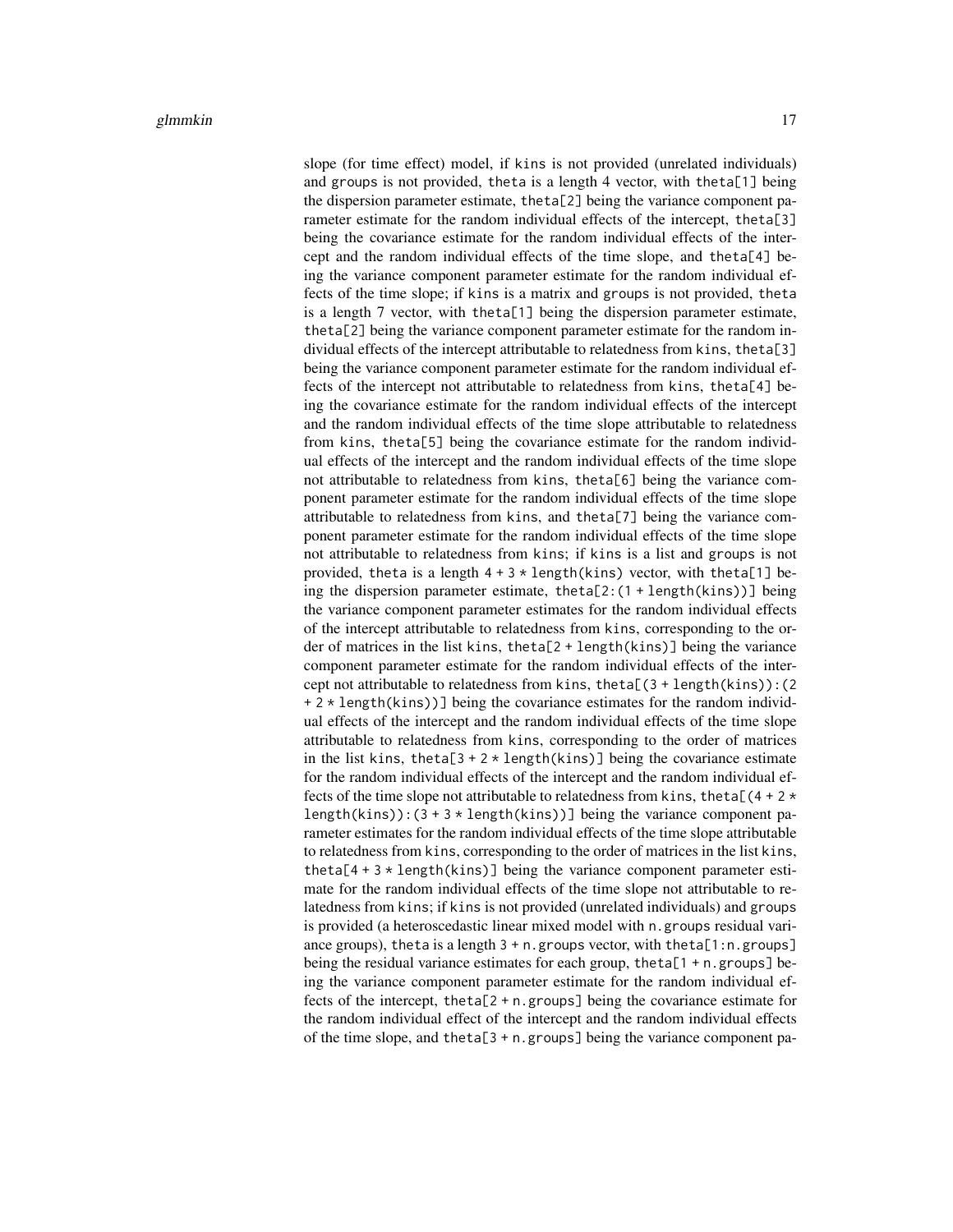rameter estimate for the random individual effects of the time slope; if kins is a matrix and groups is provided (a heteroscedastic linear mixed model with n.groups residual variance groups), theta is a length  $6 + n$  groups vector, with theta[1:n.groups] being the residual variance estimates for each group, theta[1 + n.groups] being the variance component parameter estimate for the random individual effects of the intercept attributable to relatedness from kins, theta[2 + n.groups] being the variance component parameter estimate for the random individual effects of the intercept not attributable to relatedness from kins, theta[ $3 + n$  groups] being the covariance estimate for the random individual effects of the intercept and the random individual effects of the time slope attributable to relatedness from kins, theta[4 + n.groups] being the covariance estimate for the random individual effects of the intercept and the random individual effects of the time slope not attributable to relatedness from kins, theta[5 + n.groups] being the variance component parameter estimate for the random individual effects of the time slope attributable to relatedness from kins, and theta[6 + n.groups] being the variance component parameter estimate for the random individual effects of the time slope not attributable to relatedness from kins; if kins is a list and groups is provided (a heteroscedastic linear mixed model with n.groups residual variance groups), the tais a length  $3 + 3 \times$  $length(kins) + n$ . groups vector, with the ta $[1:n]$  groups being the residual variance estimates for each group, theta[ $(1 + n.groups)$ :  $(length(kins) +$ n.groups)] being the variance component parameter estimates for the random individual effects of the intercept attributable to relatedness from kins, corresponding to the order of matrices in the list kins, theta[1 + length(kins) + n.groups] being the variance component parameter estimate for the random individual effects of the intercept not attributable to relatedness from kins, theta[ $(2 + length(kins) + n.groups)$ : $(1 + 2 * length(kins) + n.groups)$ ] being the covariance estimates for the random individual effects of the intercept and the random individual effects of the time slope attributable to relatedness from kins, corresponding to the order of matrices in the list kins, theta[2 + 2 \* length(kins) + n.groups] being the covariance estimate for the random individual effects of the intercept and the random individual effects of the time slope not attributable to relatedness from kins, theta[ $(3 + 2 \times \text{length}(kins))$ ] + n.groups):(2 + 3 \* length(kins) + n.groups)] being the variance component parameter estimates for the random individual effects of the time slope attributable to relatedness from kins, corresponding to the order of matrices in the list kins, and theta[3 + 3  $\star$  length(kins) + n.groups] being the variance component parameter estimate for the random individual effects of the time slope not attributable to relatedness from kins.

For multiple phenotype analysis, theta is a list of variance-covariance matrices. If kins is not provided (unrelated individuals), theta is an n.pheno by n.pheno variance-covariance matrix for the residuals of the multiple phenotypes from the linear model; if kins is a matrix and groups is not provided, theta is a length 2 list, with theta[[1]] being the variance-covariance matrix for the residuals and theta[[2]] being the variance-covariance matrix for kins; if kins is a list and groups is not provided, theta is a length 1 + length(kins) list, with theta[[1]] being the variance-covariance matrix for the residuals and theta[[2]] to theta[[1 + length(kins)]] being the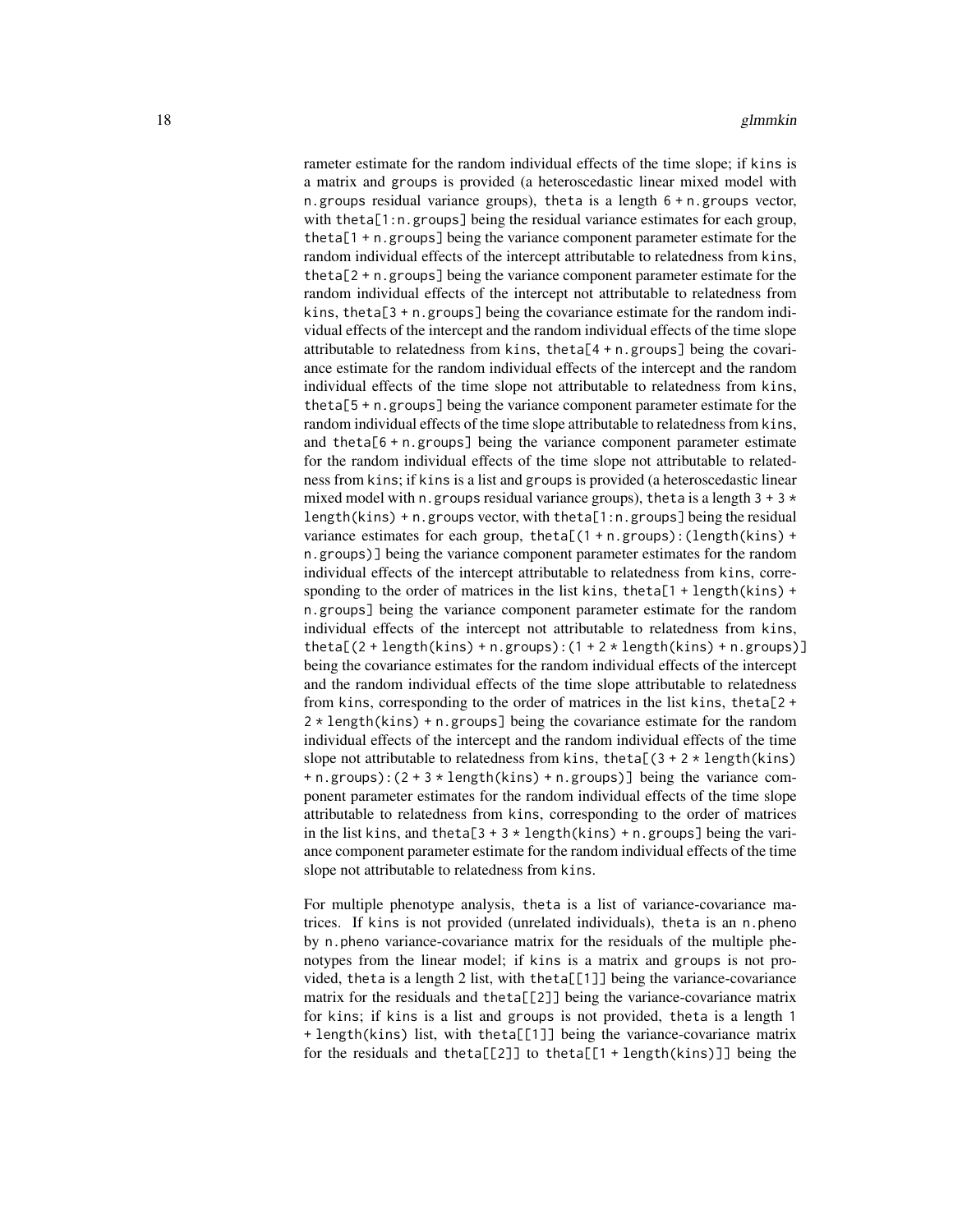<span id="page-18-0"></span>

|                   | variance-covariance matrices, corresponding to the order of matrices in the list                                                                                                                                                 |
|-------------------|----------------------------------------------------------------------------------------------------------------------------------------------------------------------------------------------------------------------------------|
|                   | kins; if kins is a matrix and groups is provided (a heteroscedastic linear mixed                                                                                                                                                 |
|                   | model with n. groups residual variance groups), the ta is a length 1 + n. groups<br>list, with theta[[1]] to theta[[n.groups]] being the variance-covariance                                                                     |
|                   | matrices for the residuals in each group and theta $[1 + n.groups]]$ being                                                                                                                                                       |
|                   | the variance-covariance matrix for kins; if kins is a list and groups is pro-                                                                                                                                                    |
|                   | vided (a heteroscedastic linear mixed model with n groups residual variance                                                                                                                                                      |
|                   | groups), theta is a length length(kins) + n. groups list, with theta[[1]]                                                                                                                                                        |
|                   | to theta[[n.groups]] being the variance-covariance matrices for the resid-<br>uals in each group and theta[[1 + n.groups]] to theta[[length(kins) +                                                                              |
|                   | n.groups]] being the variance-covariance matrices, corresponding to the order                                                                                                                                                    |
|                   | of matrices in the list kins.                                                                                                                                                                                                    |
| n.pheno           | an integer indicating the number of phenotypes in multiple phenotype analysis<br>(for single phenotype analysis, $n$ . pheno = 1).                                                                                               |
| n.groups          | an integer indicating the number of distinct residual variance groups in het-<br>eroscedastic linear mixed models (for other models, n. groups = 1).                                                                             |
| coefficients      | a vector or a matrix for the fixed effects parameter estimates (including the in-<br>tercept).                                                                                                                                   |
| linear.predictors |                                                                                                                                                                                                                                  |
|                   | a vector or a matrix for the linear predictors.                                                                                                                                                                                  |
| fitted.values     | a vector or a matrix for the fitted mean values on the original scale.                                                                                                                                                           |
| Υ                 | a vector or a matrix for the final working vector.                                                                                                                                                                               |
| X                 | model matrix for the fixed effects.                                                                                                                                                                                              |
| P                 | the projection matrix with dimensions equal to the sample size multiplied by<br>n. pheno. Used in glmm. score and SMMAT for dense matrices.                                                                                      |
| residuals         | a vector or a matrix for the residuals on the original scale. NOT rescaled by the<br>dispersion parameter.                                                                                                                       |
| scaled.residuals  |                                                                                                                                                                                                                                  |
|                   | a vector or a matrix for the scaled residuals, calculated as the original residuals<br>divided by the dispersion parameter (in heteroscedastic linear mixed models,<br>corresponding residual variance estimates by each group). |
| COV               | covariance matrix for the fixed effects (including the intercept).                                                                                                                                                               |
| Sigma_i           | the inverse of the estimated covariance matrix for samples, with dimensions                                                                                                                                                      |
|                   | equal to the sample size multiplied by n. pheno. Used in glmm. score and SMMAT<br>for sparse matrices.                                                                                                                           |
| Sigma_iX          | Sigma_i multiplied by X. Used in g1mm. score and SMMAT for sparse matrices.                                                                                                                                                      |
| converged         | a logical indicator for convergence.                                                                                                                                                                                             |
| call              | the matched call.                                                                                                                                                                                                                |
| id_include        | a vector indicating the id of rows in data with nonmissing outcome and covari-<br>ates, thus are included in the model fit.                                                                                                      |

# Author(s)

Han Chen, Matthew P. Conomos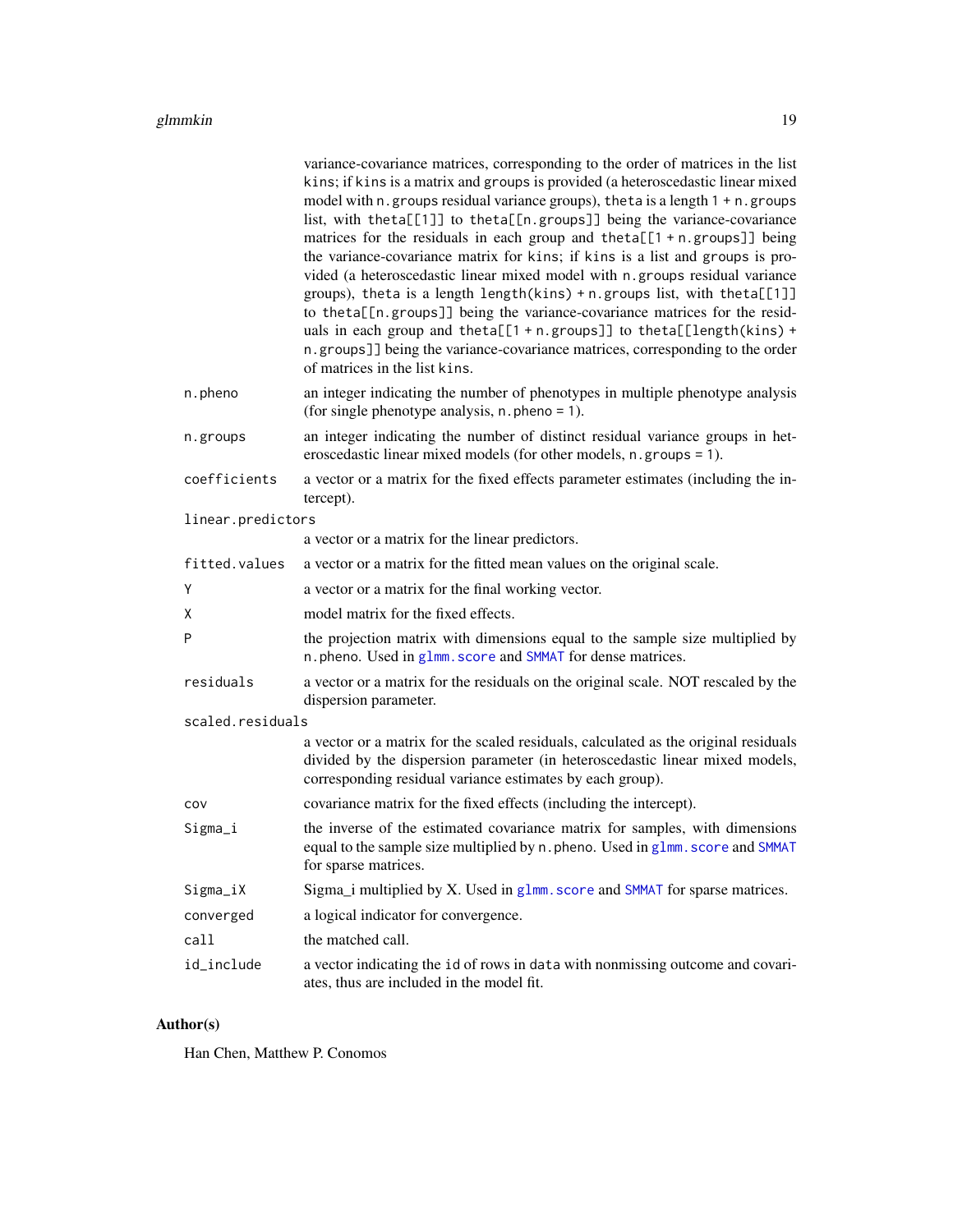#### <span id="page-19-0"></span>References

Brent, R.P. (1973) "Chapter 4: An Algorithm with Guaranteed Convergence for Finding a Zero of a Function", Algorithms for Minimization without Derivatives, Englewood Cliffs, NJ: Prentice-Hall, ISBN 0-13-022335-2.

Breslow, N.E. and Clayton, D.G. (1993) Approximate Inference in Generalized Linear Mixed Models. Journal of the American Statistical Association 88, 9-25.

Chen, H., Wang, C., Conomos, M.P., Stilp, A.M., Li, Z., Sofer, T., Szpiro, A.A., Chen, W., Brehm, J.M., Celedón, J.C., Redline, S., Papanicolaou, G.J., Thornton, T.A., Laurie, C.C., Rice, K. and Lin, X. (2016) Control for population structure and relatedness for binary traits in genetic association studies via logistic mixed models. The American Journal of Human Genetics 98, 653-666.

Gilmour, A.R., Thompson, R. and Cullis, B.R. (1995) Average Information REML: An Efficient Algorithm for Variance Parameter Estimation in Linear Mixed Models. Biometrics 51, 1440-1450.

Nelder, J.A. and Mead, R. (1965) A simplex algorithm for function minimization. Computer Journal 7, 308-313.

Yang, J., Lee, S.H., Goddard, M.E. and Visscher, P.M. (2011) GCTA: A Tool for Genome-wide Complex Trait Analysis. The American Journal of Human Genetics 88, 76-82.

Zhou, X. and Stephens, M. (2012) Genome-wide efficient mixed-model analysis for association studies. Nature Genetics 44, 821-824.

#### Examples

```
data(example)
attach(example)
model0 <- glmmkin(disease \sim age + sex, data = pheno, kins = GRM, id = "id",
       family = binomial(link = "logit"))
model0$theta
model0$coefficients
model0$cov
model1 <- glmmkin(y(repeated \sim sex, data = pheno2, kins = GRM, id = "id",family = gaussian(line = "identity")model1$theta
model1$coefficients
model1$cov
model2 \leq glmmkin(y.trend \leq sex + time, data = pheno2, kins = GRM, id = "id",
       random.slope = "time", family = gaussian(link = "identity"))
model2$theta
model2$coefficients
model2$cov
```
<span id="page-19-1"></span>SMMAT *Variant Set Mixed Model Association Tests (SMMAT)*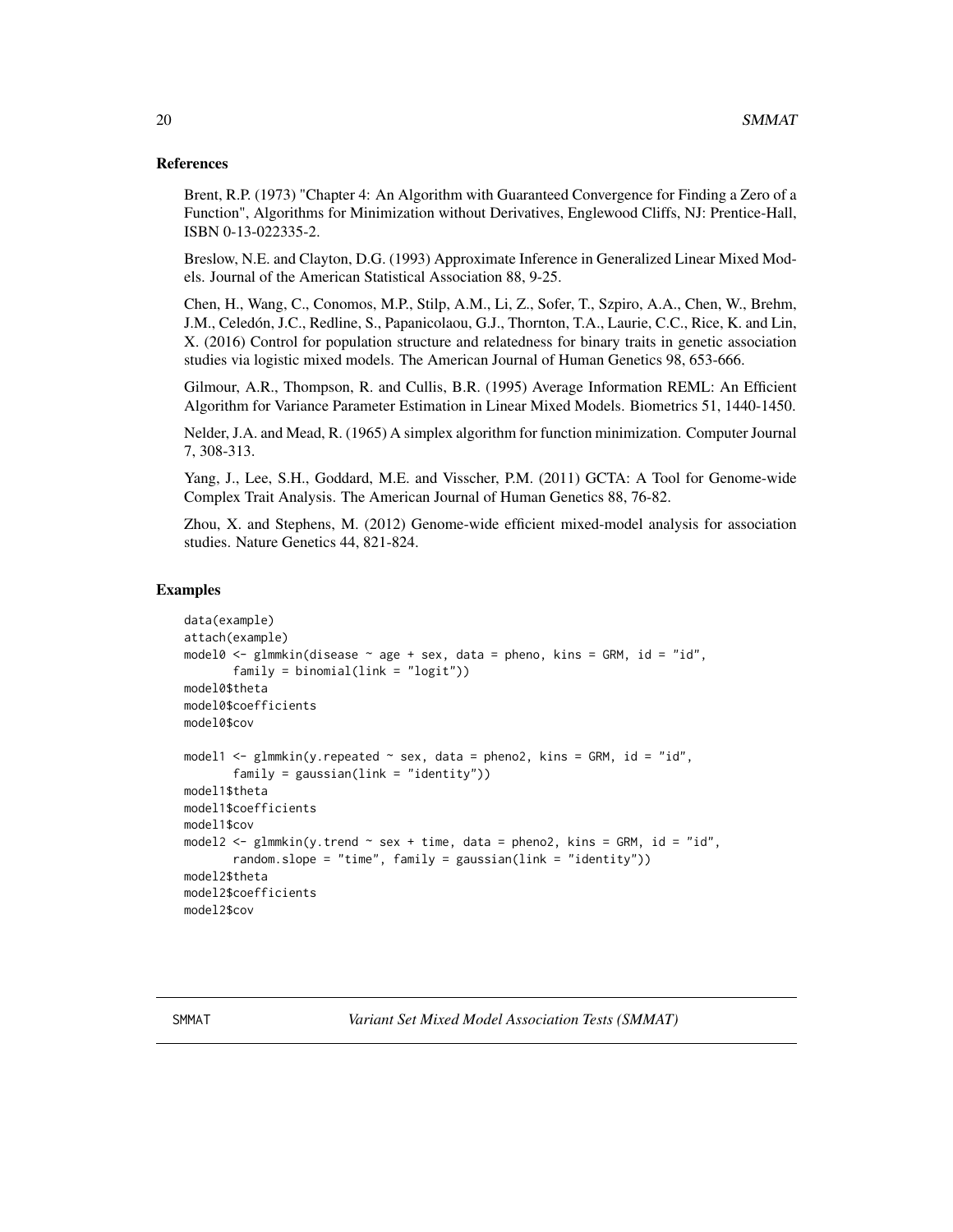#### $SMMAT$  21

#### Description

Variant Set Mixed Model Association Tests (SMMAT-B, SMMAT-S, SMMAT-O and SMMAT-E) for multiple user-defined test units and a null generalized linear mixed model. SMMAT.prep and SMMAT.lowmem are the two-step low-memory version of SMMAT. SMMAT.lowmem takes the returned R object from SMMAT.prep and uses less memory (if the returned R object from SMMAT.prep is saved to an R data file, the R session is terminated, and this R object is loaded into a new R session for running SMMAT.lowmem), especially when group.file contains only a subset of variants from geno.file.

#### Usage

```
SMMAT(null.obj, geno.file, group.file, group.file.sep = "\t",
meta.file.prefix = NULL, MAF.range = c(1e-7, 0.5),
MAF.weights.beta = c(1, 25), miss.cutoff = 1,
missing.method = "impute2mean", method = "davies",
tests = "E", rho = c(0, 0.1^2, 0.2^2, 0.3^2, 0.4^2,
0.5^2, 0.5, 1), use.minor.allele = FALSE,
auto.flip = FALSE, Garbage.Collection = FALSE,
is.dosage = FALSE, ncores = 1, verbose = FALSE)
SMMAT.prep(null.obj, geno.file, group.file, group.file.sep = "\t",
auto.flip = FALSE)
SMMAT.lowmem(SMMAT.prep.obj, geno.file = NULL, meta.file.prefix = NULL,
       MAF.range = c(1e-7, 0.5), MAF.weights.beta = c(1, 25),
miss.cutoff = 1, missing.method = "impute2mean",
method = "davies", tests = "E", rho = c(0, 0.1^2),
0.2^2, 0.3^2, 0.4^2, 0.5^2, 0.5, 1),
use.minor.allele = FALSE, Garbage.Collection = FALSE,
is.dosage = FALSE, ncores = 1, verbose = FALSE)
```

| null.obi         | a class glmmkin or a class glmmkin. multi object, returned by fitting the null<br>GLMM using glmmkin.                                                                                                                                                                                                                                                                                                                                                                                                                                |
|------------------|--------------------------------------------------------------------------------------------------------------------------------------------------------------------------------------------------------------------------------------------------------------------------------------------------------------------------------------------------------------------------------------------------------------------------------------------------------------------------------------------------------------------------------------|
| geno.file        | the .gds file name or an object of class SeqVarGDSClass for the full genotypes.<br>The sample.id in geno.file should overlap id_include in null.obj. It is<br>recommended that sample id in geno. file include the full samples (at least<br>all samples as specified in id_include of null.obj). It is not necessary for the<br>user to take a subset of geno. File before running the analysis. If geno. File is<br>an object of class SeqVarGDSClass, the .gds file will be closed upon successful<br>completion of the function. |
| group.file       | a plain text file with 6 columns defining the test units. There should be no<br>headers in the file, and the columns are group name, chromosome, position,<br>reference allele, alternative allele and weight, respectively.                                                                                                                                                                                                                                                                                                         |
|                  | group. file. sep the delimiter in group. file (default = "\t").                                                                                                                                                                                                                                                                                                                                                                                                                                                                      |
| meta.file.prefix |                                                                                                                                                                                                                                                                                                                                                                                                                                                                                                                                      |
|                  | prefix of intermediate files (.score.* and .var.*) required in a meta-analysis. If<br>NULL, such intermediate files are not generated (default = NULL).                                                                                                                                                                                                                                                                                                                                                                              |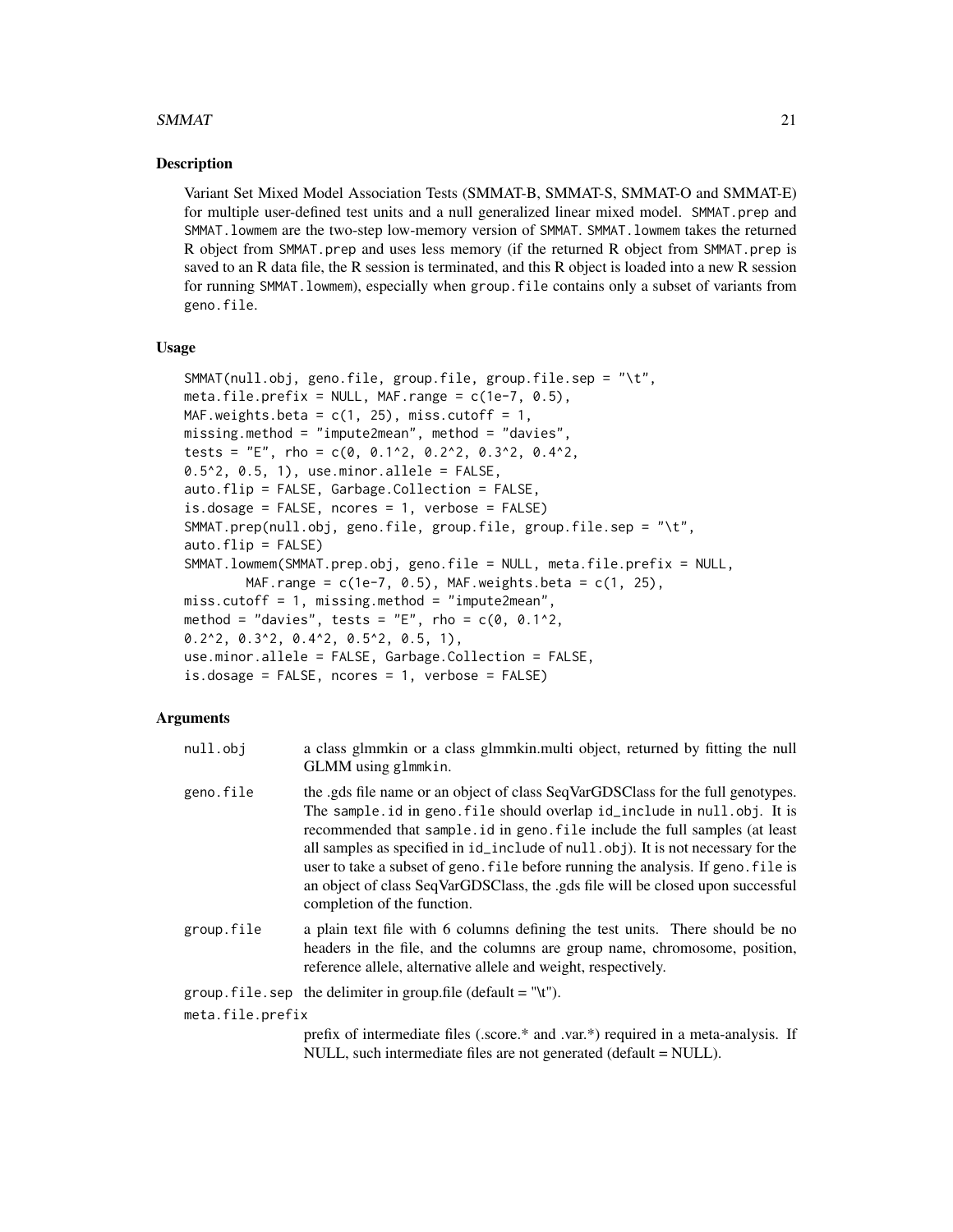| MAF.range          | a numeric vector of length 2 defining the minimum and maximum minor allele<br>frequencies of variants that should be included in the analysis (default = $c(1e-7)$ ,<br>$(0.5)$ ).                                                                                                                                                                                                                                                                                                                                                                                                                                                         |
|--------------------|--------------------------------------------------------------------------------------------------------------------------------------------------------------------------------------------------------------------------------------------------------------------------------------------------------------------------------------------------------------------------------------------------------------------------------------------------------------------------------------------------------------------------------------------------------------------------------------------------------------------------------------------|
| MAF.weights.beta   |                                                                                                                                                                                                                                                                                                                                                                                                                                                                                                                                                                                                                                            |
|                    | a numeric vector of length 2 defining the beta probability density function pa-<br>rameters on the minor allele frequencies. This internal minor allele frequency<br>weight is multiplied by the external weight given by the group.file. To turn off<br>internal minor allele frequency weight and only use the external weight given<br>by the group.file, use $c(1, 1)$ to assign flat weights (default = $c(1, 25)$ ).                                                                                                                                                                                                                 |
| miss.cutoff        | the maximum missing rate allowed for a variant to be included (default $= 1$ ,<br>including all variants).                                                                                                                                                                                                                                                                                                                                                                                                                                                                                                                                 |
|                    | missing.method method of handling missing genotypes. Either "impute2mean" or "impute2zero"<br>$(default = "impute2mean").$                                                                                                                                                                                                                                                                                                                                                                                                                                                                                                                 |
| method             | a method to compute p-values for SKAT-type test statistics (default = "davies").<br>"davies" represents an exact method that computes a p-value by inverting the<br>characteristic function of the mixture chisq distribution, with an accuracy of<br>1e-6. When "davies" p-value is less than 1e-5, it defaults to method "kuonen".<br>"kuonen" represents a saddlepoint approximation method that computes the tail<br>probabilities of the mixture chisq distribution. When "kuonen" fails to compute<br>a p-value, it defaults to method "liu". "liu" is a moment-matching approximation<br>method for the mixture chisq distribution. |
| tests              | a character vector indicating which SMMAT tests should be performed ("B" for<br>the burden test, "S" for SKAT, "O" for SKAT-O and "E" for the efficient hybrid<br>test of the burden test and SKAT). The burden test and SKAT are automatically<br>included when performing "O", and the burden test is automatically included<br>when performing "E" (default $=$ "E").                                                                                                                                                                                                                                                                   |
| rho                | a numeric vector defining the search grid used in SMMAT-O for SKAT-O (see<br>the SKAT-O paper for details). Not used for SMMAT-B for the burden test,<br>SMMAT-S for SKAT or SMMAT-E for the efficient hybrid test of the burden<br>test and SKAT (default = c(0, 0.1^2, 0.2^2, 0.3^2, 0.4^2, 0.5^2, 0.5, 1)).                                                                                                                                                                                                                                                                                                                             |
| use.minor.allele   |                                                                                                                                                                                                                                                                                                                                                                                                                                                                                                                                                                                                                                            |
|                    | a logical switch for whether to use the minor allele (instead of the alt allele) as<br>the coding allele (default = FALSE). It does not change SMMAT-S results, but<br>SMMAT-B (as well as SMMAT-O and SMMAT-E) will be affected. Along with<br>the MAF filter, this option is useful for combining rare mutations, assuming rare<br>allele effects are in the same direction.                                                                                                                                                                                                                                                             |
| auto.flip          | a logical switch for whether to enable automatic allele flipping if a variant with<br>alleles ref/alt is not found at a position, but a variant at the same position with<br>alleles alt/ref is found (default $=$ FALSE). Use with caution for whole genome<br>sequence data, as both ref/alt and alt/ref variants at the same position are not<br>uncommon, and they are likely two different variants, rather than allele flipping.                                                                                                                                                                                                     |
| Garbage.Collection |                                                                                                                                                                                                                                                                                                                                                                                                                                                                                                                                                                                                                                            |
|                    | a logical switch for whether to enable garbage collection in each test (default =<br>FALSE). Pay for memory efficiency with slower computation speed.                                                                                                                                                                                                                                                                                                                                                                                                                                                                                      |
| is.dosage          | a logical switch for whether imputed dosage should be used from geno. file<br>$(default = FALSE).$                                                                                                                                                                                                                                                                                                                                                                                                                                                                                                                                         |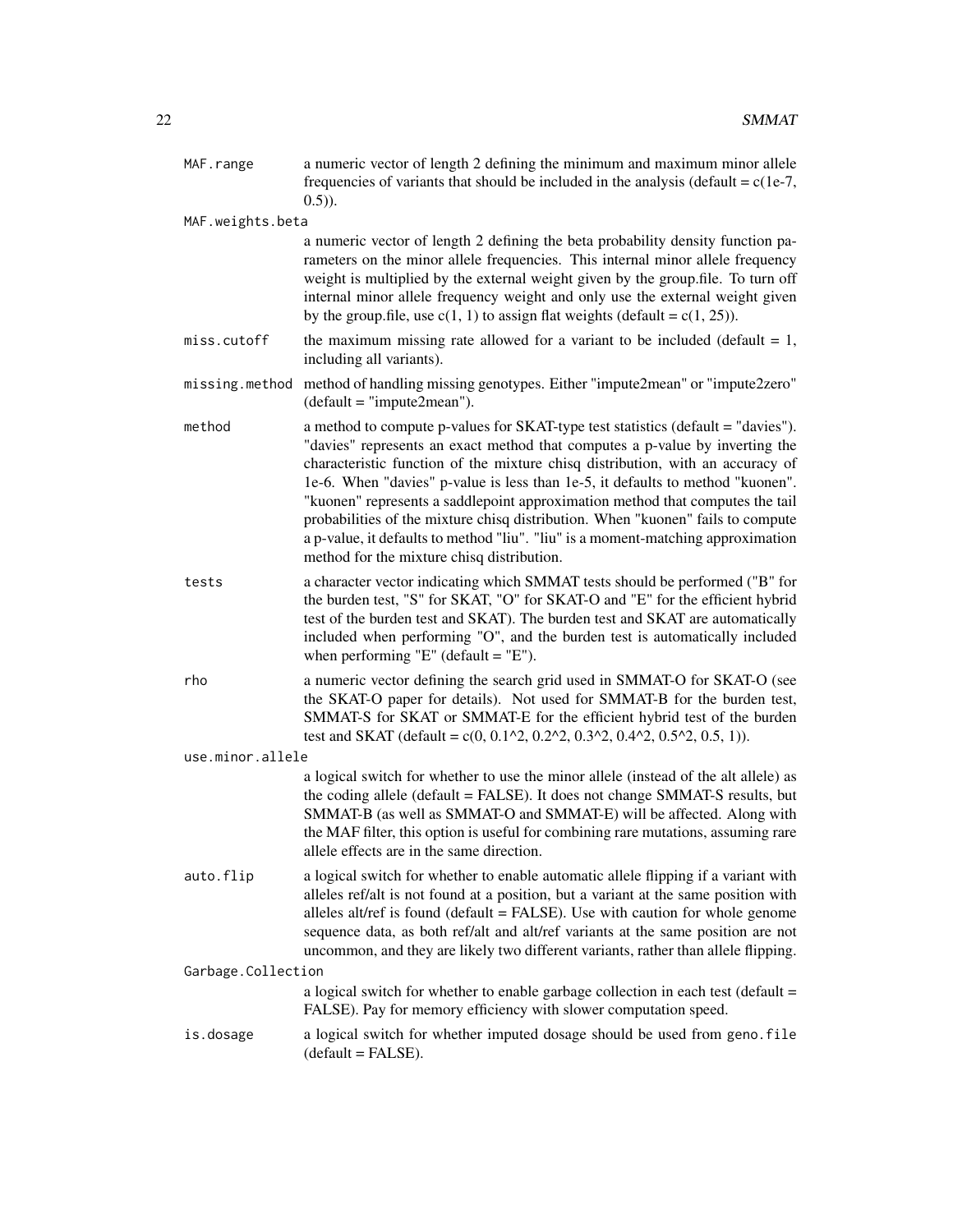#### $SMMAT$  23

| ncores  | a positive integer indicating the number of cores to be used in parallel computing<br>$(detault = 1)$ . |
|---------|---------------------------------------------------------------------------------------------------------|
| verbose | a logical switch for whether a progress bar should be shown (default $=$ FALSE).                        |
|         | SMMAT.prep.obj a class SMMAT.prep object, returned by SMMAT.prep.                                       |

# Value

SMMAT and SMMAT.lowmem return a data frame with the following components:

| group                                                    | name of the test unit group.                                                                                                                                                                                                      |
|----------------------------------------------------------|-----------------------------------------------------------------------------------------------------------------------------------------------------------------------------------------------------------------------------------|
| n.variants                                               | number of variants in the test unit group that pass the missing rate and allele<br>frequency filters.                                                                                                                             |
| miss.min                                                 | minimum missing rate for variants in the test unit group.                                                                                                                                                                         |
| miss.mean                                                | mean missing rate for variants in the test unit group.                                                                                                                                                                            |
| miss.max                                                 | maximum missing rate for variants in the test unit group.                                                                                                                                                                         |
| freq.min                                                 | minimum coding allele frequency for variants in the test unit group.                                                                                                                                                              |
| freq.mean                                                | mean coding allele frequency for variants in the test unit group.                                                                                                                                                                 |
| freq.max                                                 | maximum coding allele frequency for variants in the test unit group.                                                                                                                                                              |
| B.score                                                  | burden test score statistic.                                                                                                                                                                                                      |
| B.var                                                    | variance of burden test score statistic.                                                                                                                                                                                          |
| B.pval                                                   | burden test p-value.                                                                                                                                                                                                              |
| S.pval                                                   | SKAT p-value.                                                                                                                                                                                                                     |
| 0.pval                                                   | SKAT-O p-value.                                                                                                                                                                                                                   |
| $0.\text{minp}$                                          | minimum p-value in the SKAT-O search grid.                                                                                                                                                                                        |
| 0.minp.rho                                               | rho value at the minimum p-value in the SKAT-O search grid.                                                                                                                                                                       |
| E.pval                                                   | SMMAT efficient hybrid test of the burden test and SKAT p-value.                                                                                                                                                                  |
| SMMAT. prep return a list with the following components: |                                                                                                                                                                                                                                   |
| null.obj                                                 | a class glmmkin or a class glmmkin.multi object from the null model, after pre-<br>processing.                                                                                                                                    |
| geno.file                                                | the name of the .gds file for the full genotypes.                                                                                                                                                                                 |
| group.file                                               | the name of the plain text file with 6 columns defining the test units.                                                                                                                                                           |
|                                                          | group.file.sep the delimiter in group.file.                                                                                                                                                                                       |
| auto.flip                                                | a logical indicator showing whether automatic allele flipping is enabled in pre-<br>processing if a variant with alleles ref/alt is not found at a position, but a variant<br>at the same position with alleles alt/ref is found. |
| residuals                                                | residuals from the null model, after pre-processing.                                                                                                                                                                              |
| sample.id                                                | sample.id from geno.file, after pre-processing.                                                                                                                                                                                   |
| group.info                                               | group.info read from group.file, after pre-processing.                                                                                                                                                                            |
| groups                                                   | unique groups in group.info, after pre-processing.                                                                                                                                                                                |
| group.idx.start                                          |                                                                                                                                                                                                                                   |
|                                                          | a vector of the start variant index for each group, after pre-processing.                                                                                                                                                         |
| group.idx.end                                            | a vector of the end variant index for each group, after pre-processing.                                                                                                                                                           |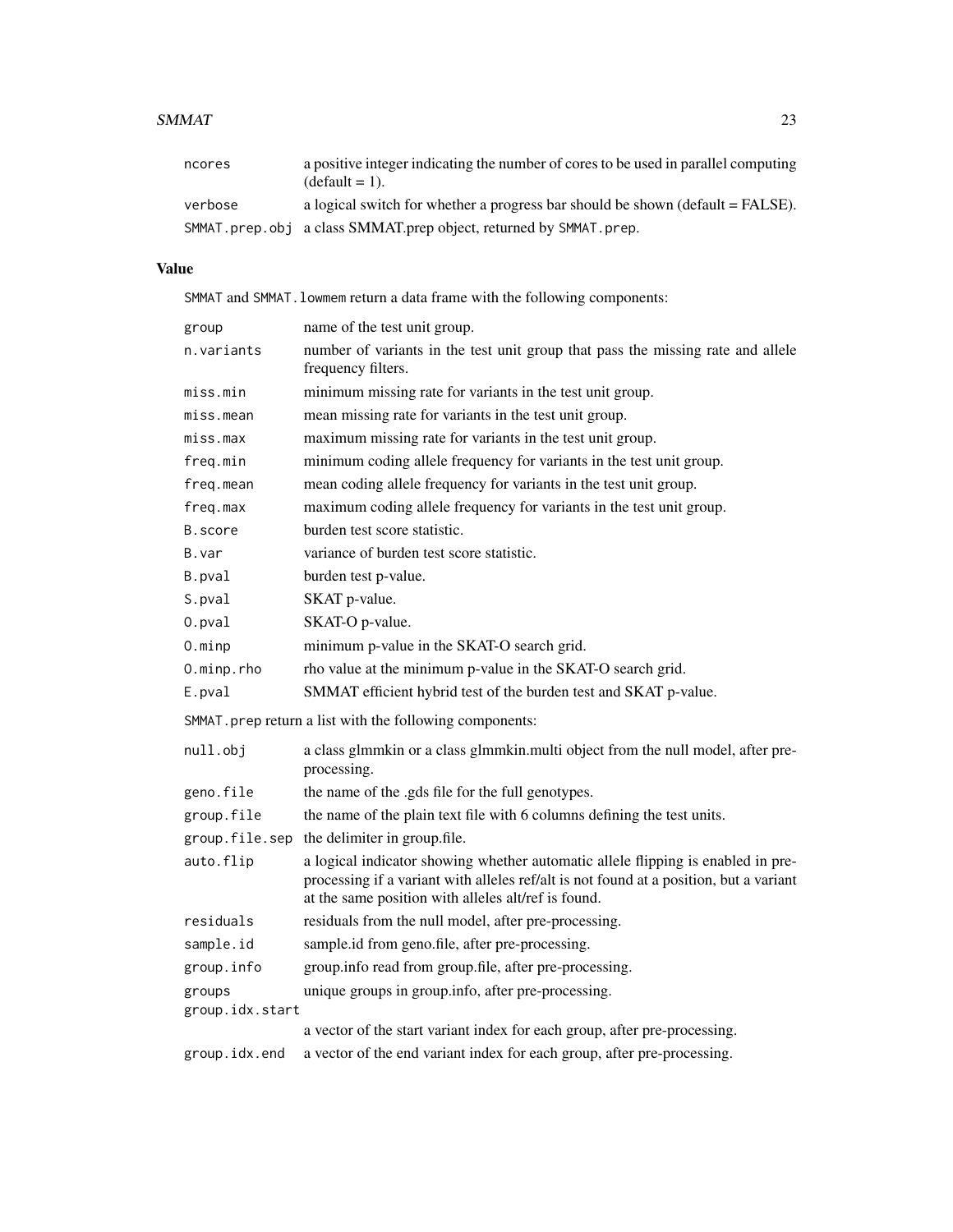#### <span id="page-23-0"></span>Author(s)

Han Chen

# References

Wu, M.C., Lee, S., Cai, T., Li, Y., Boehnke, M., Lin, X. (2011) Rare-variant association testing for sequencing data with the sequence kernel association test. The American Journal of Human Genetics 89, 82-93.

Lee, S., Wu, M.C., Lin, X. (2012) Optimal tests for rare variant effects in sequencing association studies. Biostatistics 13, 762-775.

Sun, J., Zheng, Y., Hsu, L. (2013) A unified mixed-effects model for rare-variant association in sequencing studies. Genetic Epidemiology 37, 334-344.

Chen, H., Huffman, J.E., Brody, J.A., Wang, C., Lee, S., Li, Z., Gogarten, S.M., Sofer, T., Bielak, L.F., Bis, J.C., et al. (2019) Efficient variant set mixed model association tests for continuous and binary traits in large-scale whole-genome sequencing studies. The American Journal of Human Genetics 104, 260-274.

## See Also

[glmmkin](#page-12-1), [SMMAT.meta](#page-24-1)

#### Examples

```
data(example)
attach(example)
model0 <- glmmkin(disease \sim age + sex, data = pheno, kins = GRM, id = "id",
       family = binomial(link = "logit"))
geno.file <- system.file("extdata", "geno.gds", package = "GMMAT")
group.file <- system.file("extdata", "SetID.withweights.txt",
package = "GMMAT")
out <- SMMAT(model0, geno.file, group.file, MAF.range = c(0, 0.5),
        miss.cutoff = 1, method = "davies")
print(out)
## Not run:
obj <- SMMAT.prep(model0, geno.file, group.file)
save(obj, file = "SMMAT.prep.tmp.Rdata")
# quit R session
# open a new R session
obj <- get(load("SMMAT.prep.tmp.Rdata"))
out \leq SMMAT. lowmem(obj, MAF. range = c(0, 0.5), miss. cutoff = 1,
       method = "davies")
print(out)
unlink("SMMAT.prep.tmp.Rdata")
## End(Not run)
```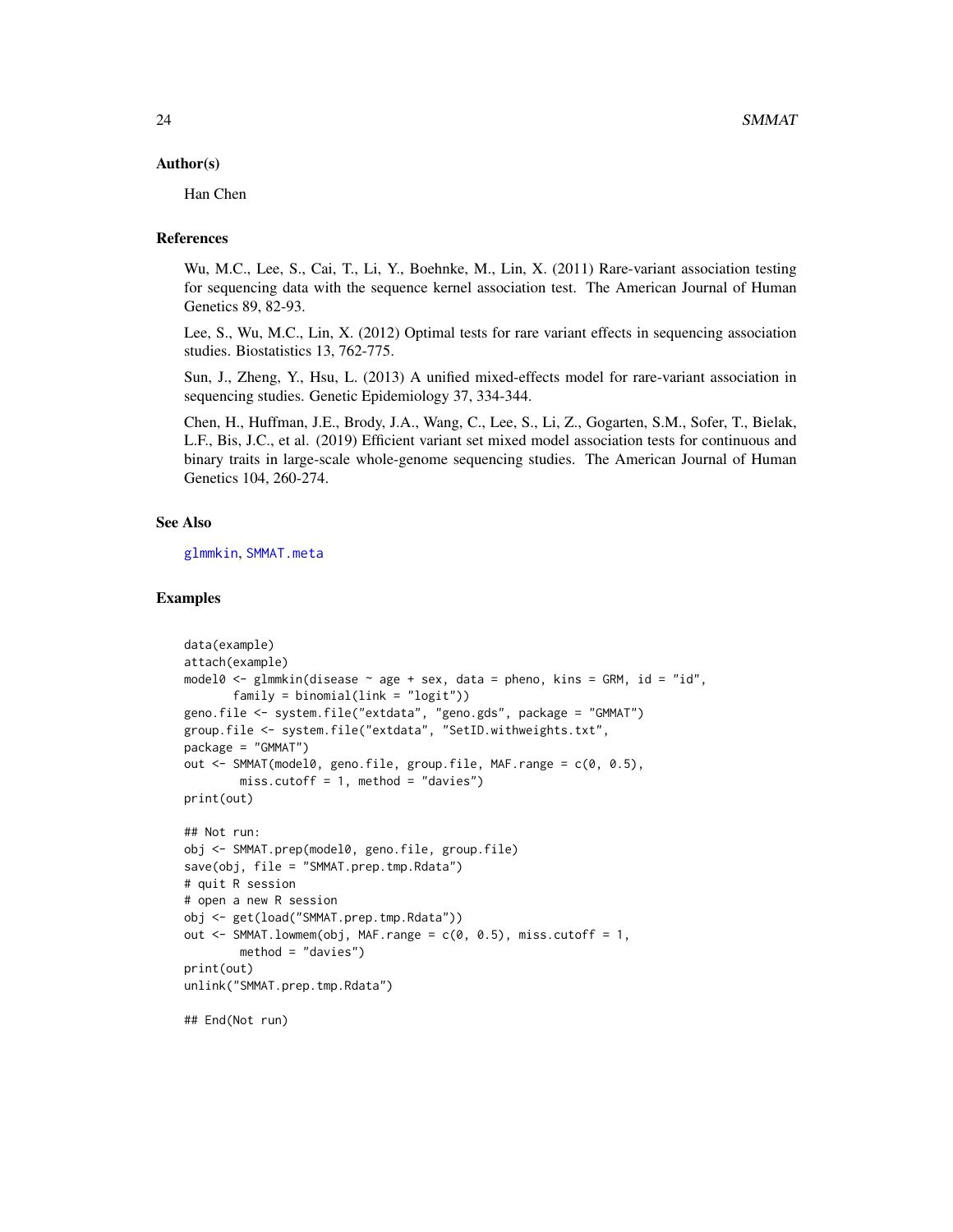### <span id="page-24-1"></span><span id="page-24-0"></span>**Description**

Variant Set Mixed Model Association Tests (SMMAT-B, SMMAT-S, SMMAT-O and SMMAT-E) in the meta-analysis.

#### Usage

```
SMMAT.meta(meta.files.prefix, n.files = rep(1, length(meta.files.prefix)),
\text{cohort.group.idx = NULL}, \text{group.file}, \text{group.file}.
MAF.range = c(1e-7, 0.5), MAF.weights.beta = c(1, 25),
miss.cutoff = 1, method = "davies", tests = "E", rho = c(0, 0.1^2),
0.2^2, 0.3^2, 0.4^2, 0.5^2, 0.5, 1), use.minor.allele = FALSE,
verbose = FALSE)
```
#### Arguments

```
meta.files.prefix
```
a character vector for prefix of intermediate files (.score.\* and .var.\*) required in a meta-analysis. Each element represents the prefix of .score.\* and .var.\* from one cohort. The length of vector should be equal to the number of cohorts.

n.files an integer vector with the same length as meta.files.prefix, indicating how many sets of intermediate files (.score.\* and .var.\*) are expected from each cohort, usually as the result of multi-threading in creating the intermediate files (default  $= rep(1, length(meta.files.prefix))).$ 

```
cohort.group.idx
```
a vector with the same length as meta.files.prefix, indicating which cohorts should be grouped together in the meta-analysis assuming homogeneous genetic effects. For example, c("a","b","a","a","b") means cohorts 1, 3, 4 are assumed to have homogeneous genetic effects, and cohorts 2, 5 are in another group with homogeneous genetic effects (but possibly heterogeneous with group "a"). If NULL, all cohorts are in the same group (default = NULL).

- group.file a plain text file with 6 columns defining the test units. There should be no headers in the file, and the columns are group name, chromosome, position, reference allele, alternative allele and weight, respectively.
- group. file. sep the delimiter in group. file (default = "\t").
- MAF. range a numeric vector of length 2 defining the minimum and maximum minor allele frequencies of variants that should be included in the analysis (default =  $c(1e-7)$ , 0.5)). Filter applied to the combined samples.

MAF.weights.beta

a numeric vector of length 2 defining the beta probability density function parameters on the minor allele frequencies. This internal minor allele frequency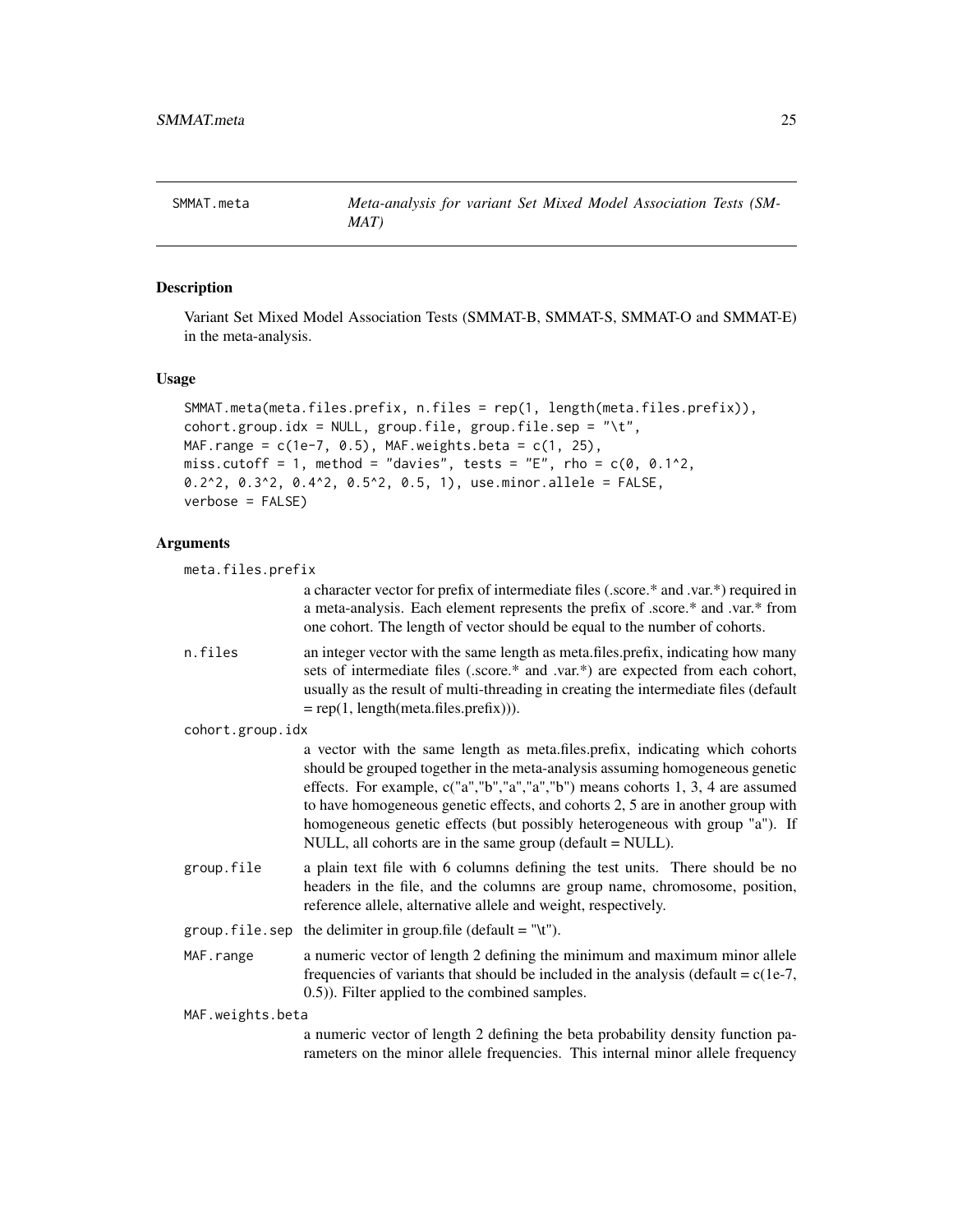|                  | weight is multiplied by the external weight given by the group.file. To turn off<br>internal minor allele frequency weight and only use the external weight given<br>by the group.file, use $c(1, 1)$ to assign flat weights (default = $c(1, 25)$ ). Applied<br>to the combined samples.                                                                                                                                                                                                                                                                                                                                                  |
|------------------|--------------------------------------------------------------------------------------------------------------------------------------------------------------------------------------------------------------------------------------------------------------------------------------------------------------------------------------------------------------------------------------------------------------------------------------------------------------------------------------------------------------------------------------------------------------------------------------------------------------------------------------------|
| miss.cutoff      | the maximum missing rate allowed for a variant to be included (default $= 1$ ,<br>including all variants). Filter applied to the combined samples.                                                                                                                                                                                                                                                                                                                                                                                                                                                                                         |
| method           | a method to compute p-values for SKAT-type test statistics (default = "davies").<br>"davies" represents an exact method that computes a p-value by inverting the<br>characteristic function of the mixture chisq distribution, with an accuracy of<br>1e-6. When "davies" p-value is less than 1e-5, it defaults to method "kuonen".<br>"kuonen" represents a saddlepoint approximation method that computes the tail<br>probabilities of the mixture chisq distribution. When "kuonen" fails to compute<br>a p-value, it defaults to method "liu". "liu" is a moment-matching approximation<br>method for the mixture chisq distribution. |
| tests            | a character vector indicating which SMMAT tests should be performed ("B" for<br>the burden test, "S" for SKAT, "O" for SKAT-O and "E" for the efficient hybrid<br>test of the burden test and SKAT). The burden test and SKAT are automatically<br>included when performing "O", and the burden test is automatically included<br>when performing "E" (default = "E").                                                                                                                                                                                                                                                                     |
| rho              | a numeric vector defining the search grid used in SMMAT-O for SKAT-O (see<br>the SKAT-O paper for details). Not used for SMMAT-B for the burden test,<br>SMMAT-S for SKAT or SMMAT-E for the efficient hybrid test of the burden<br>test and SKAT (default = $c(0, 0.12, 0.22, 0.32, 0.42, 0.52, 0.5, 1)$ ).                                                                                                                                                                                                                                                                                                                               |
| use.minor.allele |                                                                                                                                                                                                                                                                                                                                                                                                                                                                                                                                                                                                                                            |
|                  | a logical switch for whether to use the minor allele (instead of the alt allele) as<br>the coding allele (default = FALSE). It does not change SMMAT-S results, but<br>SMMAT-B (as well as SMMAT-O and SMMAT-E) will be affected. Along with<br>the MAF filter, this option is useful for combining rare mutations, assuming rare<br>allele effects are in the same direction. Use with caution, as major/minor alleles<br>may flip in different cohorts. In that case, minor allele will be determined based<br>on the allele frequency in the combined samples.                                                                          |
| verbose          | a logical switch for whether a progress bar should be shown (default = FALSE).                                                                                                                                                                                                                                                                                                                                                                                                                                                                                                                                                             |

# Value

a data frame with the following components:

| group      | name of the test unit group.                                                                          |
|------------|-------------------------------------------------------------------------------------------------------|
| n.variants | number of variants in the test unit group that pass the missing rate and allele<br>frequency filters. |
| B.score    | burden test score statistic.                                                                          |
| B.var      | variance of burden test score statistic.                                                              |
| B.pval     | burden test p-value.                                                                                  |
| S.pval     | SKAT p-value.                                                                                         |
| $0.$ pval  | SKAT-O p-value.                                                                                       |
|            |                                                                                                       |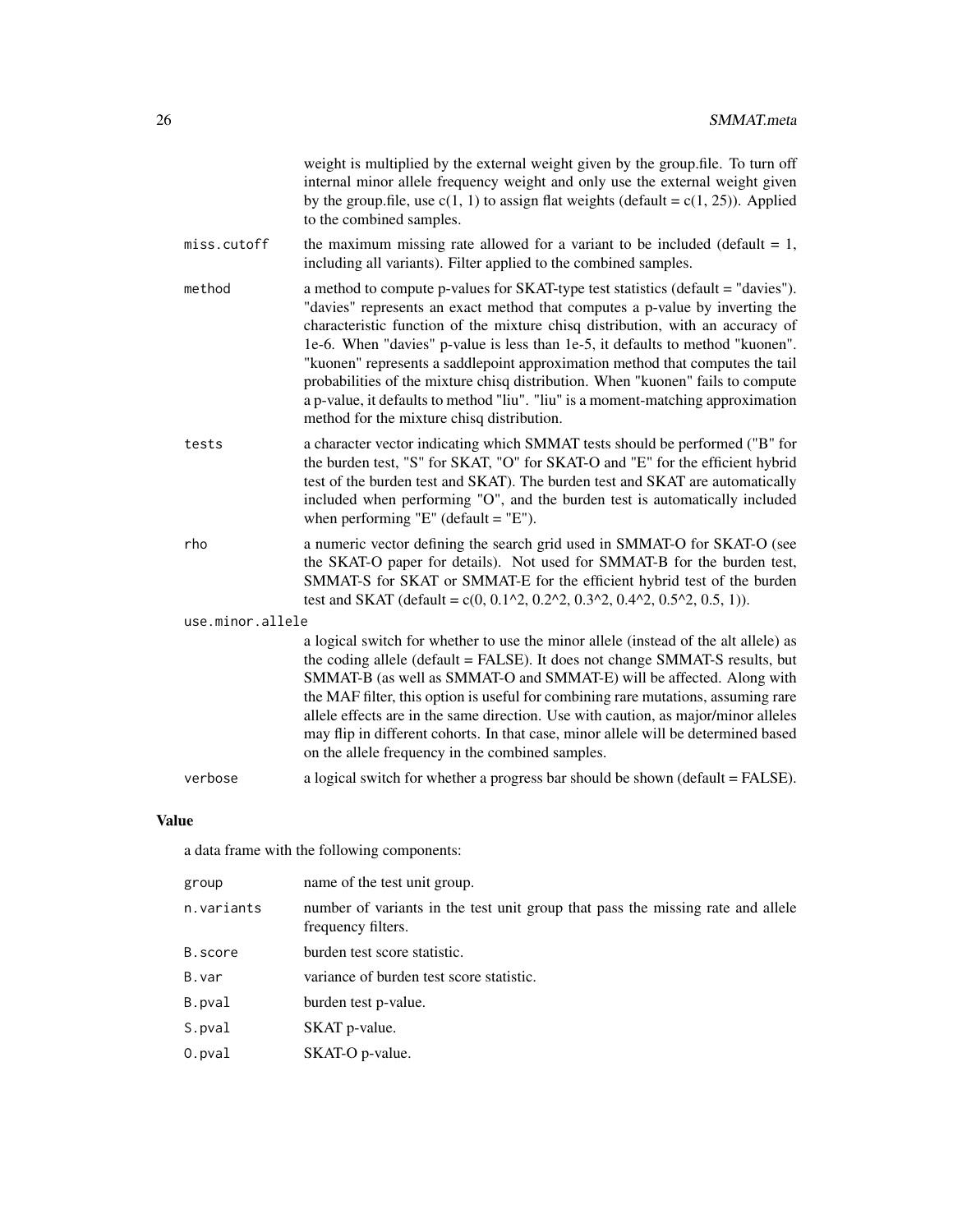<span id="page-26-0"></span>

| O.minp     | minimum p-value in the SKAT-O search grid.                       |
|------------|------------------------------------------------------------------|
| 0.minp.rho | rho value at the minimum p-value in the SKAT-O search grid.      |
| E.pval     | SMMAT efficient hybrid test of the burden test and SKAT p-value. |

#### Author(s)

Han Chen

# References

Wu, M.C., Lee, S., Cai, T., Li, Y., Boehnke, M., Lin, X. (2011) Rare-variant association testing for sequencing data with the sequence kernel association test. The American Journal of Human Genetics 89, 82-93.

Lee, S., Wu, M.C., Lin, X. (2012) Optimal tests for rare variant effects in sequencing association studies. Biostatistics 13, 762-775.

Sun, J., Zheng, Y., Hsu, L. (2013) A unified mixed-effects model for rare-variant association in sequencing studies. Genetic Epidemiology 37, 334-344.

Chen, H., Huffman, J.E., Brody, J.A., Wang, C., Lee, S., Li, Z., Gogarten, S.M., Sofer, T., Bielak, L.F., Bis, J.C., et al. (2019) Efficient variant set mixed model association tests for continuous and binary traits in large-scale whole-genome sequencing studies. The American Journal of Human Genetics 104, 260-274.

#### See Also

[glmmkin](#page-12-1), [SMMAT](#page-19-1)

#### Examples

```
data(example)
attach(example)
model0 <- glmmkin(disease \sim age + sex, data = pheno, kins = GRM, id = "id",
      family = binomial(link = "logit")geno.file <- system.file("extdata", "geno.gds", package = "GMMAT")
group.file <- system.file("extdata", "SetID.withweights.txt",
package = "GMMAT")
out <- SMMAT(model0, geno.file, group.file, meta.file.prefix = "SMMAT.meta",
       MAF.range = c(0, 0.5), miss.cutoff = 1, method = "davies")
print(out)
out1 <- SMMAT.meta("SMMAT.meta", group.file = group.file)
print(out1)
unlink(paste0("SMMAT.meta.", c("score", "var"), ".1"))
```